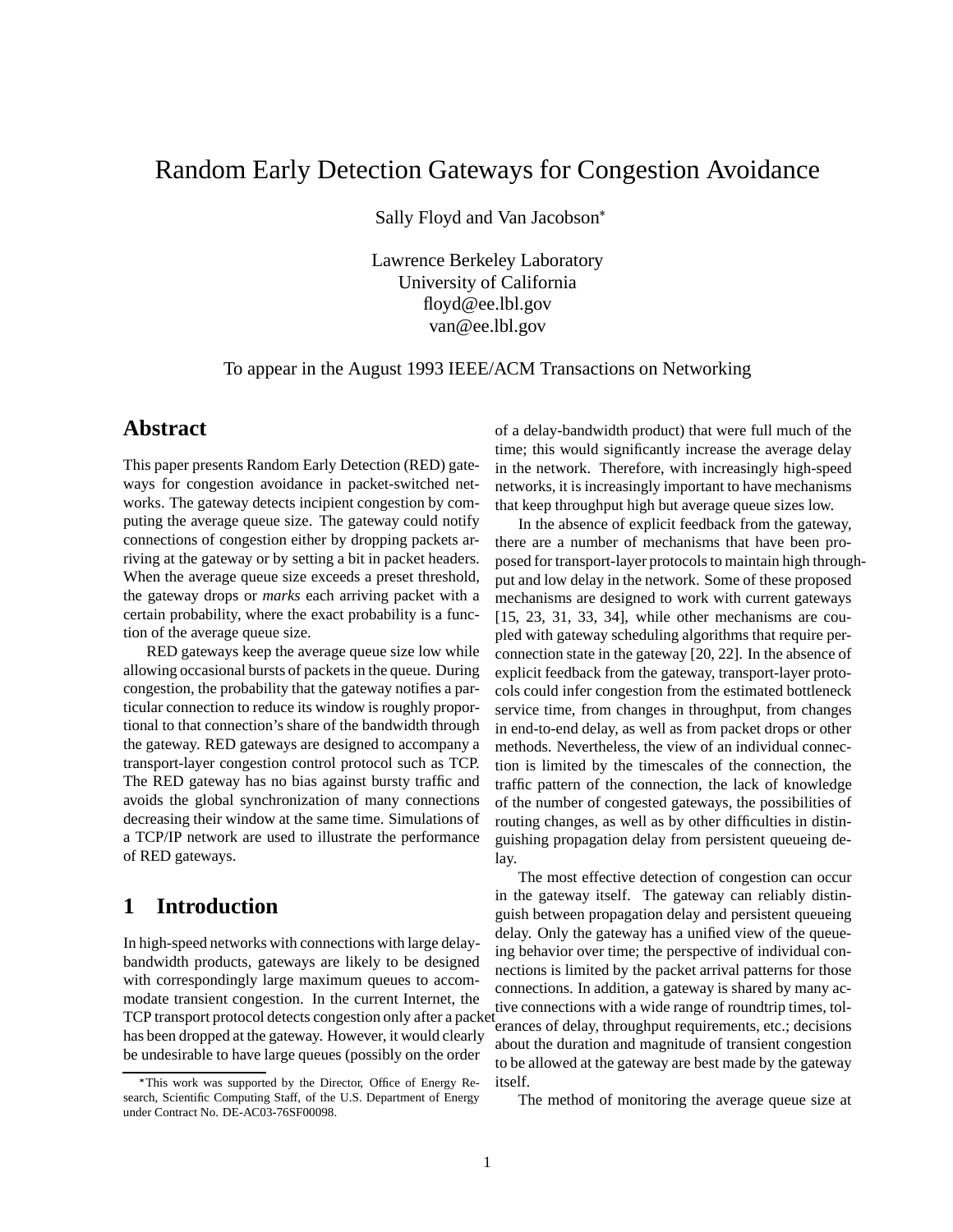the gateway, and of notifying connections of incipient congestion, is based of the assumption that it will continue to be useful to have queues at the gateway where traffic from a number of connections is multiplexed together, with FIFO scheduling. Not only is FIFO scheduling useful for sharing delay among connections, reducing delay for a particular connection during its periods of burstiness [4], but it scales well and is easy to implement efficiently. In an alternate approach, some congestion control mechanisms that use variants of Fair Queueing [20] or hop-byhop flow control schemes [22] propose that the gateway scheduling algorithm make use of per-connection state for every active connection. We would suggest instead that per-connection gateway mechanisms should be used *only* in those circumstances where gateway scheduling mechanisms without per-connection mechanisms are clearly inadequate.

The DECbit congestion avoidance scheme [18], described later in this paper, is an early example of congestion detection at the gateway; DECbit gateways give explicit feedback when the average queue size exceeds a certain threshold. This paper proposes a different congestion avoidance mechanism at the gateway, RED (Random Early Detection) gateways, with somewhat different methods for detecting congestion and for choosing which connections to notify of this congestion.

While the principles behind RED gateways are fairly general, and RED gateways can be useful in controlling the average queue size even in a network where the transport protocol can not be trusted to be cooperative, RED gateways are intended for a network where the transport protocol responds to congestion indications from the network. The gateway congestion control mechanism in RED gateways simplifies the congestion control job required of the transport protocol, and should be applicable to transportlayer congestion control mechanisms other than the current version of TCP, including protocols with rate-based rather than window-based flow control.

However, some aspects of RED gateways are specifically targeted to TCP/IP networks. The RED gateway is designed for a network where a single marked or dropped packet is sufficient to signal the presence of congestion to the transport-layer protocol. This is different from the DECbit congestion control scheme, where the transportlayer protocol computes the *fraction* of arriving packets that have the congestion indication bit set.

In addition, the emphasis on avoiding the global synchronization that results from many connections reducing their windows at the same time is particularly relevantin a network with 4.3-Tahoe BSD TCP [14], where each connection goes through Slow-Start, reducing the window to one, in response to a dropped packet. In the DECbit congestion control scheme, for example, where each connection's response to congestion is less severe, it is also less critical to avoid this global synchronization.

RED gateways can be useful in gateways with a range of packet-scheduling and packet-dropping algorithms. For example, RED congestion control mechanisms could be implemented in gateways with drop preference, where packets are marked as either "essential" or "optional", and "optional" packets are dropped first when the queue exceeds a certain size. Similarly, for a gateway with separate queues for realtime and non-realtime traffic, for example, RED congestion control mechanisms could be applied to the queue for one of these traffic classes.

The RED congestion control mechanisms monitor the average queue size for each output queue, and, using randomization, choose connections to notify of that congestion. Transient congestion is accommodated by a temporary increase in the queue. Longer-lived congestion is reflected by an increase in the computed average queue size, and results in randomized feedback to some of the connections to decrease their windows. The probability that a connection is notified of congestion is proportional to that connection's share of the throughput through the gateway.

Gatewaysthat detect congestion before the queue overflows are not limited to packet drops as the method for notifying connections of congestion. RED gateways can *mark* a packet by dropping it at the gateway or by setting a bit in the packet header, depending on the transport protocol. When the average queue size exceeds a maximum threshold, the RED gateway marks every packet that arrives at the gateway. If RED gateways mark packets by *dropping* them, rather than by setting a bit in the packet header, when the average queue size exceeds the maximum threshold, then the RED gateway controls the average queue size even in the absence of a cooperating transport protocol.

One advantage of a gateway congestion control mechanism that works with current transport protocols, and that does not require that all gateways in the internet use the same gateway congestion control mechanism, is that it could be deployed gradually in the current Internet. RED gateways are a simple mechanism for congestion avoidance that could be implemented gradually in current TCP/IP networks with no changes to transport protocols.

Section 2 discusses previous research on Early Random Drop gateways and other congestion avoidance gateways. Section 3 outlines design guidelines for RED gateways. Section 4 presents the RED gateway algorithm, and Section 5 describes simple simulations. Section 6 discusses in detail the parameters used in calculating the average queue size, and Section 7 discusses the algorithm used in calculating the packet-marking probability.

Section 8 examines the performance of RED gateways, including the robustness of RED gateways for a range of traffic and for a range of parameter values. Simula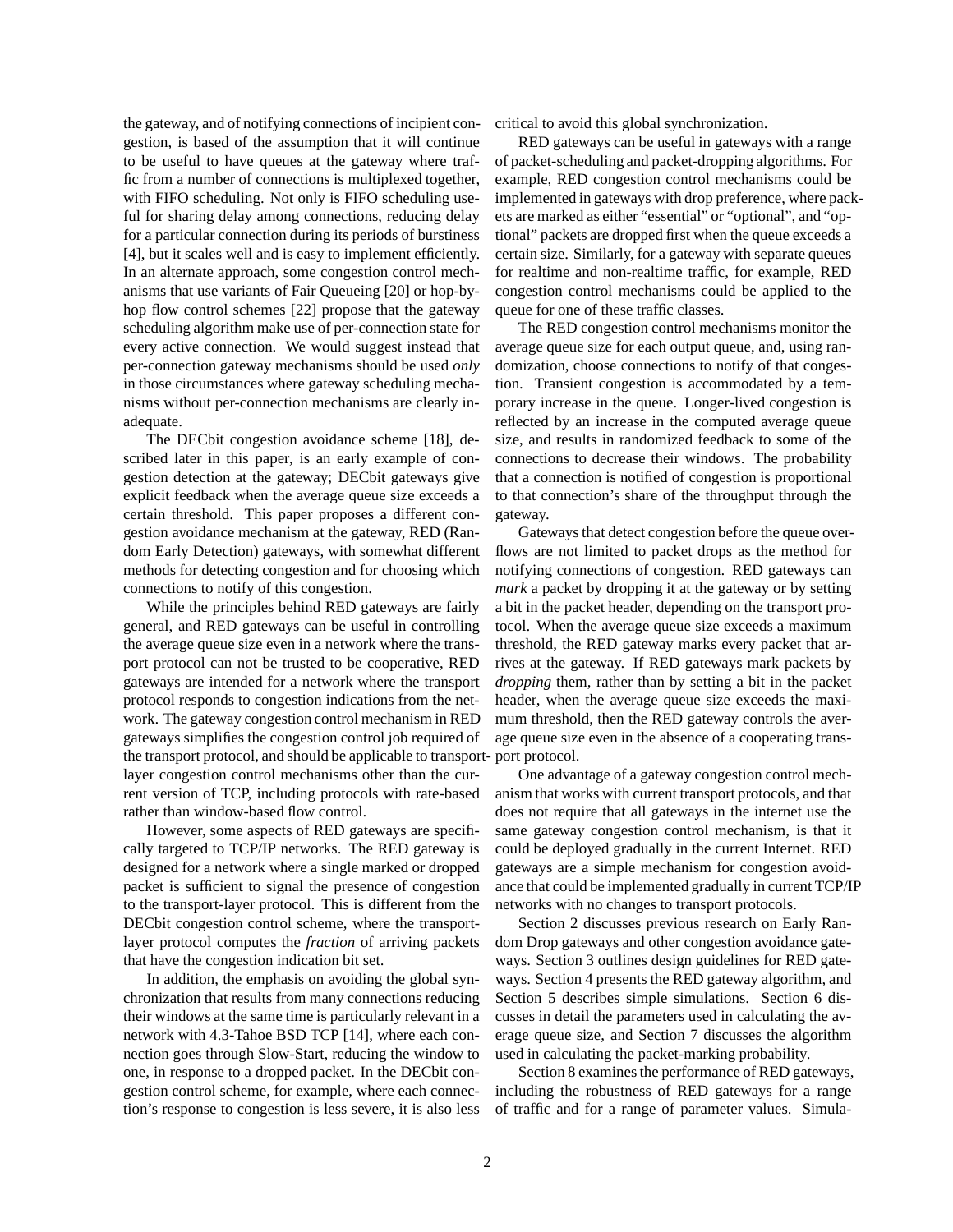tions in Section 9 demonstrate, among other things, the RED gateway's lack of bias against bursty traffic. Section 10 describes how RED gateways can be used to identify those users that are using a large fraction of the bandwidth through a congested gateway. Section 11 discusses methods for efficiently implementing RED gateways. Sec-tion 12 gives conclusions and describes areas for future work.

## **2 Previous work on congestion avoidance gateways**

#### **2.1 Early Random Drop gateways**

Several researchers have studied Early Random Drop gateways as a method for providing congestion avoidance at the gateway.<sup>1</sup>

Hashem [11] discusses some of the shortcomings of Random Drop<sup>2</sup> and Drop Tail gateways, and briefly investigates Early Random Drop gateways. In the implementation of Early Random Drop gateways in [11], if the queue length exceeds a certain *drop level*, then the gateway drops each packet arriving at the gateway with a fixed *drop probability*. This is discussed as a rough initial implementation. Hashem [11] stresses that in future implementations the drop level and the drop probability should be adjusted dynamically, depending on network traffic.

Hashem [11] points out that with Drop Tail gateways each congestion period introduces global synchronization in the network. When the queue overflows, packets are often dropped from several connections, and these connections decrease their windows at the same time. This results in a loss of throughput at the gateway. The paper shows that Early Random Drop gateways have a broader view of traffic distribution than do Drop Tail or Random Drop gateways and reduce global synchronization. The paper suggests that because of this broader view of traffic distribution, Early Random Drop gateways have a better chance than Drop Tail gateways of targeting aggressive users. The conclusions in [11] are that Early Random Drop gateways deserve further investigation.

For the version of Early Random Drop gateways used in the simulations in [36], if the queue is more than half full then the gateway drops each arriving packet with probability 0.02. Zhang [36] shows that this version of Early Random Drop gateways was not successful in controlling misbehaving users. In these simulations, with both Random Drop and Early Random Drop gateways, the misbehaving users received roughly 75% higher throughput than the users implementing standard 4.3 BSD TCP.

The Gateway Congestion Control Survey [21] considers the versions of Early Random Drop described above. The survey cites the results in which the Early Random Drop gateway is unsuccessful in controlling misbehaving users [36]. As mentioned in [32], Early Random Drop gateways are not expected to solve all of the problems of unequal throughput given connections with different roundtrip times and multiple congested gateways. In [21], the goals of Early Random Drop gateways for congestion avoidance are described as "uniform, dynamic treatment of users (streams/flows), of low overhead, and of good scaling characteristics in large and loaded networks". It is left as an open question whether or not these goals can be achieved.

## **2.2 Other approachesto gateway mechanisms for congestion avoidance**

Early descriptions of IP Source Quench messages suggest that gateways could send Source Quench messages to source hosts before the buffer space at the gateway reaches capacity [26], and before packets have to be dropped at the gateway. One proposal [27] suggests that the gateway send Source Quench messages when the queue size exceeds a certain threshold, and outlines a possible method for flow control at the source hosts in response to these messages. The proposal also suggests that when the gateway queue size approaches the maximum level the gateway could discard arriving packets other than ICMP packets.

The DECbit congestion avoidance scheme, a binary feedback scheme for congestion avoidance, is described in [29]. In the DEC bit scheme the gateway uses a *congestionindication* bit in packet headers to provide feedback about congestion in the network. When a packet arrives at the gateway, the gateway calculates the average queue length for the last (busy  $+$  idle) period plus the current busy period. (The gateway is *busy* when it is transmitting packets, and *idle* otherwise.) When the average queue length exceeds one, then the gateway sets the congestion-indication bit in the packet header of arriving packets.

The source uses window flow control, and updates its window once every two roundtrip times. If at least half of the packets in the last window had the congestion indication bit set, then the window is decreased exponentially. Otherwise, the window is increased linearly.

There are several significant differences between DECbit

 $1$ Jacobson [14] proposed gateways to monitor the average queue size to detect incipient congestion, and to randomly drop packets when congestion is detected. These proposed gateways are a precursor to the Early Random Drop gateways that have been studied by several authors [11] [36]. We refer to the gateways in this paper as Random Early Detection or RED gateways. RED gateways differ from the earlier Early Random Drop gateways in several respects: the *average* queue size is measured; the gateway is not limited to *dropping* packets; and the packet-marking probability is a function of the average queue size.

 $2$ With Random Drop gateways, when a packet arrives at the gateway and the queue is full, the gateway randomly chooses a packet from the gateway queue to drop.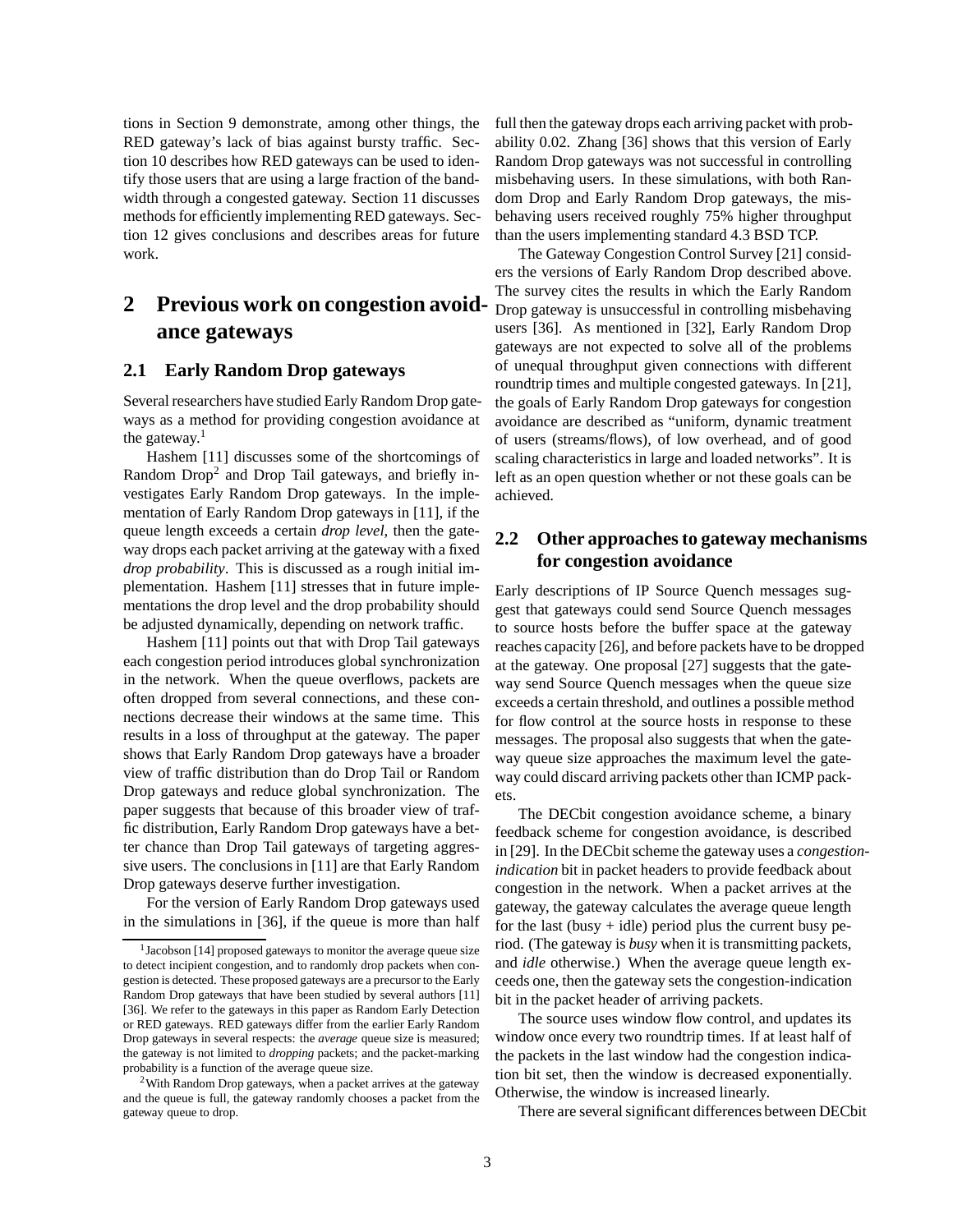gateways and the RED gateways described in this paper. The first difference concerns the method of computing the average queue size. Because the DECbit scheme chooses the last (busy  $+$  idle) cycle plus the current busy period for averaging the queue size, the queue size can sometimes be averaged over a fairly short period of time. In high-speed networks with large buffers at the gateway, it would be desirable to explicitly control the time constant for the computed average queue size; this is done in RED gateways using time-based exponential decay. In [29] the authors report that they rejected the idea of a weighted exponential running average of the queue length because when the time interval was far from the roundtrip time, there was bias in the network. This problem of bias does not arise with RED gateways because RED gateways use a randomized algorithm for marking packets, and assume that the sources use a different algorithm for responding to marked packets. In a DECbit network, the source looks at the fraction of packets that have been marked in the last roundtrip time. For a network with RED gateways, the source should reduce its window even if there is only one marked packet.

A second difference between DECbit gateways and RED gateways concerns the method for choosing connections to notify of congestion. In the DECbit scheme there is no conceptual separation between the algorithm to detect congestion and the algorithm to set the congestion indication bit. When a packet arrives at the gateway and the computed average queue size is too high, the congestion indication bit is set in the header of that packet. Because of this method for marking packets, DECbit networks can exhibit a bias against bursty traffic [see Section 9]; this is avoided in RED gateways by using randomization in the method for marking packets. For congestion avoidance gateways designed to work with TCP, an additional motivation for using randomization in the method for marking packets is to avoid the global synchronization that results from many TCP connections reducing their window at the same time. This is less of a concern in networks with the DECbit congestion avoidance scheme, where each source decreases its window fairly moderately in response to congestion.

Another proposal for adaptive window schemes where the source nodes increase or decrease their windows according to feedback concerning the queue lengths at the gateways is presented in [25]. Each gateway has an upper threshold UT indicating congestion, and a lower threshold LT indicating light load conditions. Information about the queue sizes at the gateways is added to each packet. A source node increases its window only if all the gateway queue lengths in the path are below the lower thresholds. If the queue length is above the upper threshold for any queue along the path, then the source node decreases its window. One disadvantage of this proposal is that the network responds to the instantaneous queue lengths, not to the average queue lengths. We believe that this scheme would be vulnerable to traffic phase effects and to biases against bursty traffic, and would not accommodate transient increases in the queue size.

## **3 Design guidelines**

This section summarizes some of the design goals and guidelines for RED gateways. The main goal is to provide congestion avoidance by controlling the average queue size. Additional goals include the avoidance of global synchronization and of a bias against bursty traffic and the ability to maintain an upper bound on the average queue size even in the absence of cooperation from transportlayer protocols.

The first job of a congestion avoidance mechanism at the gateway is to detect incipient congestion. As defined in [18], a *congestion avoidance* scheme maintains the network in a region of low delay and high throughput. The average queue size should be kept low, while fluctuations in the actual queue size should be allowed to accommodate bursty traffic and transient congestion. Because the gateway can monitor the size of the queue over time, the gateway is the appropriate agent to detect incipient congestion. Because the gateway has a unified view of the various sources contributing to this congestion, the gateway is also the appropriate agent to decide which sources to notify of this congestion.

In a network with connections with a range of roundtrip times, throughput requirements, and delay sensitivities, the gateway is the most appropriate agent to determine the size and duration of short-lived bursts in queue size to be accommodated by the gateway. The gateway can do this by controlling the time constants used by the low-pass filter for computing the average queue size. The goal of the gateway is to detect incipient congestion that has persisted for a "long time" (several roundtrip times).

The second job of a congestion avoidance gateway is to decide which connections to notify of congestion at the gateway. If congestion is detected before the gateway buffer is full, it is not necessary for the gateway to drop packets to notify sources of congestion. In this paper, we say that the gateway *marks* a packet, and *notifies* the source to reduce the window for that connection. This marking and notification can consist of dropping a packet, setting a bit in a packet header, or some other method understood by the transport protocol. The current feedback mechanism in TCP/IP networks is for the gateway to drop packets, and the simulations of RED gateways in this paper use this approach.

One goal is to avoid a bias against bursty traffic. Networks contain connections with a range of burstiness, and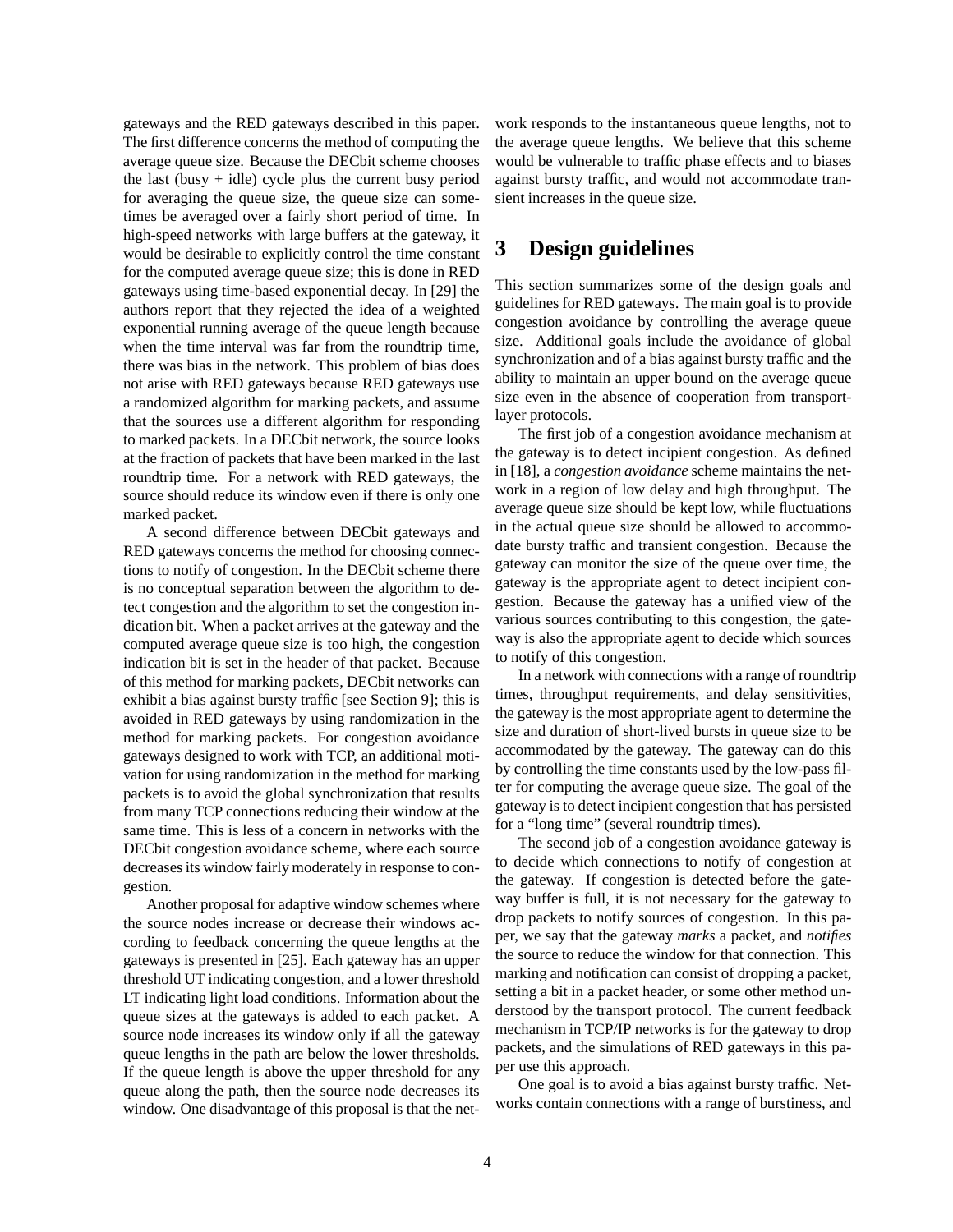gateways such as Drop Tail and Random Drop gateways have a bias against bursty traffic. With Drop Tail gateways, the more bursty the traffic from a particular connection, the more likely it is that the gateway queue will overflow when packets from that connection arrive at the gateway [7].

Another goal in deciding which connections to notify of congestion is to avoid the global synchronization that results from notifying all connections to reduce their windows at the same time. Global synchronization has been studied in networks with Drop Tail gateways [37], and results in loss of throughput in the network. Synchronization as a general network phenomena has been explored in [8].

In order to avoid problems such as biases against bursty traffic and global synchronization, congestion avoidance gateways can use distinct algorithms for congestion detection and for deciding which connections to notify of this congestion. The RED gateway uses randomization in choosing which arriving packets to mark; with this method, the probability of marking a packet from a particular connection is roughly proportional to that connection's share of the bandwidth through the gateway. This method can be efficiently implemented without maintaining per-connectionstate at the gateway.

One goal for a congestion avoidance gateway is the ability to control the average queue size even in the absence of cooperating sources. This can be done if the gateway *drops* arriving packets when the average queue size exceeds some maximum threshold (rather than setting a bit in the packet header). This method could be used to control the average queue size even if most connections last less than a roundtrip time (as could occur with modified transport protocols in increasingly highspeed networks), and even if connections fail to reduce their throughput in response to marked or dropped packets.

## **4 The RED algorithm**

This section describes the algorithm for RED gateways. The RED gateway calculates the average queue size, using a low-pass filter with an exponential weighted moving average. The average queue size is compared to two thresholds, a *minimum* threshold and a *maximum* threshold. When the average queue size is less than the minimum threshold, no packets are marked. When the average queue size is greater than the maximum threshold, every arriving packet is marked. If marked packets are in fact dropped, or if all source nodes are cooperative, this ensures that the average queue size does not significantly exceed the maximum threshold.

When the average queue size is between the mini-

mum and the maximum threshold, each arriving packet is marked with probability  $p_a$ , where  $p_a$  is a function of the average queue size  $avg$ . Each time that a packet is marked, the probability that a packet is marked from a particular connection is roughly proportional to that connection's share of the bandwidth at the gateway. The general RED gateway algorithm is given in Figure 1.

```
for each packet arrival
   calculate the average queue size avg\sim \simif min_{th} \leq avg < max_{th}calculate probability p_awith probability p_a\colonmark the arriving packet
   else if max_{th} \leq avgmark the arriving packet
```
Figure 1: General algorithm for RED gateways.

Thus the RED gateway has two separate algorithms. The algorithm for computing the average queue size determines the degree of burstiness that will be allowed in the gateway queue. The algorithm for calculating the packettion the probability determines how frequently the gate-<br>marking probability determines how frequently the gateway marks packets, given the current level of congestion. The goal is for the gateway to mark packets at fairly evenlyspaced intervals, in order to avoid biases and to avoid global synchronization, and to mark packets sufficiently frequently to control the average queue size.

The detailed algorithm for the RED gateway is given in Figure 2. Section 11 discusses efficient implementations of these algorithms.

The gateway's calculations of the average queue size take into account the period when the queue is empty (the idle period) by estimating the number  $m$  of small packets that *could* have been transmitted by the gateway during the idle period. After the idle period the gateway computes the average queue size as if  $m$  packets had arrived to an empty queue during that period.

As avg varies from  $min_{th}$  to  $max_{th}$ , the packet-marking probability  $p_b$  varies linearly from 0 to  $max_p$ :

 $p_k \leftarrow max_{\pi}(ave - min_{\pi k})/(max_{\pi k} - min_{\pi k}).$ 

The final packet-marking probability  $p_a$  increases slowly as the count increases since the last marked packet:

$$
p_a \leftarrow p_b/(1 - count \cdot p_b)
$$

As discussed in Section 7, this ensures that the gateway does not wait too long before marking a packet.

The gateway marks each packet that arrives at the gateway when the average queue size  $avg$  exceeds  $max_{th}$ .

One option for the RED gateway is to measure the queue in bytes rather than in packets. With this option,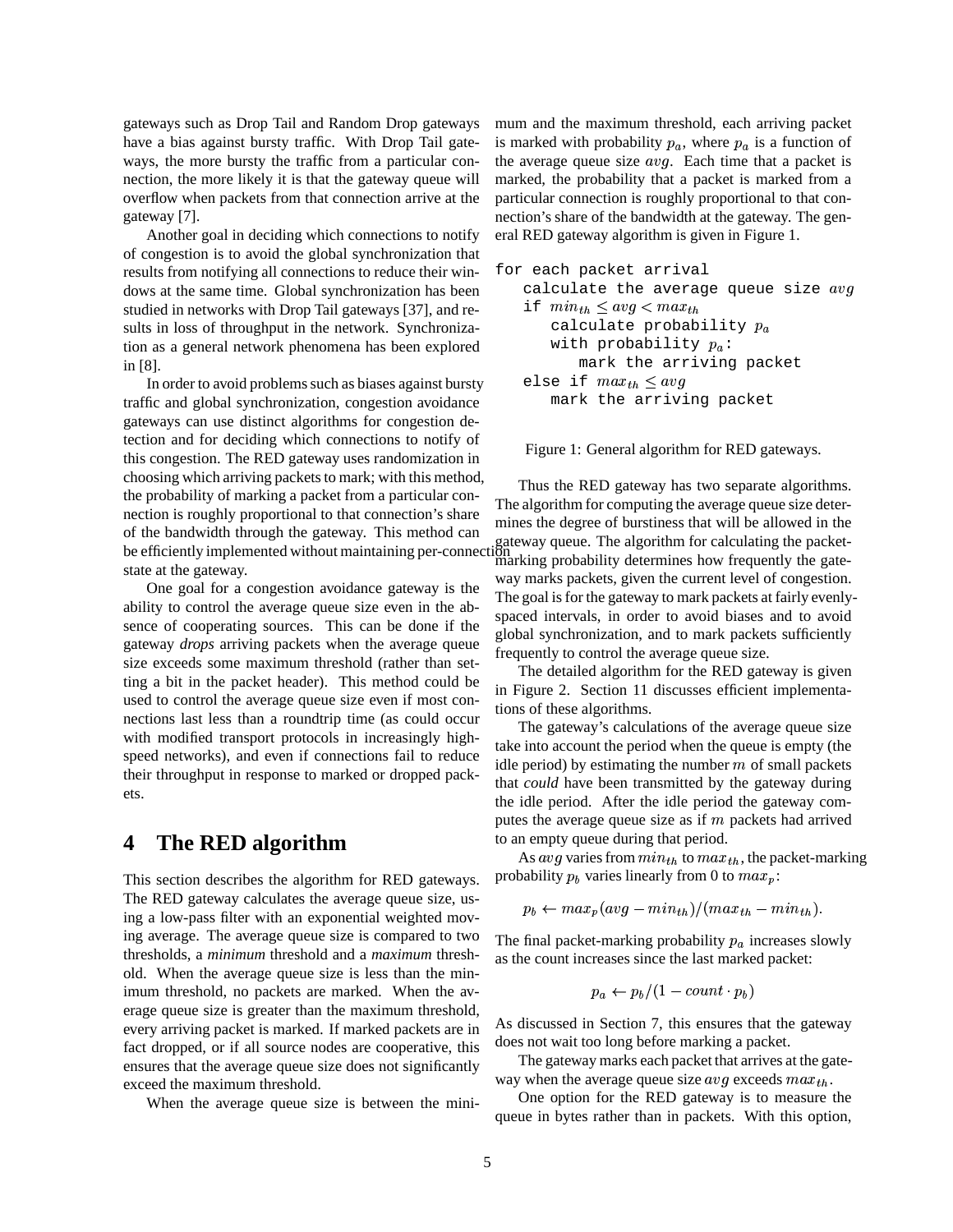```
Initialization:
    \mathit{avg} \leftarrow \cupcount \leftarrow -1for each packet arrival
   calculate new avg.
                             queue size avg:
        if the queue is nonempty
            \alpha v \alpha \leftarrow (1 - w_a) \alpha v \alpha + w_a \alphaelse
           m \leftarrow f(time - q_time)\mathit{avg} \leftarrow (1 - w_a)" \mathit{avg}if min_{th} \leq avg < max_{th}increment count
        calculate probability p_a:
           -
! $
           p_a \leftarrow p_b / (1 - count \cdot p_b)with probability p_a\colonmark the arriving packet
           count \leftarrow 0else if max_{th} \leq avgmark the arriving packet
       count \leftarrow 0else count \leftarrow -1when queue becomes empty
    q_time \leftarrow time
```
#### **Saved Variables:**

 $avg:$  average queue size  $q_time:$  start of the queue idle time  $count:$  packets since last marked pkt

#### **Fixed parameters:**

 $w_q$ : queue weight  $min_{th}$ : minimum threshold for queue  $max_{th}$ : maximum threshold for queue  $max_p \colon$  maximum value for  $p_b$ 

#### **Other:**

 $p_a$ : current pkt-marking probability  $q:$  current queue size time: current time

Figure 2: Detailed algorithm for RED gateways.

the average queue size accurately reflects the average delay at the gateway. When this option is used, the algorithm would be modified to ensure that the probability that a packet is marked is proportional to the packet size in bytes:

 $p_{k} \leftarrow \text{max}_{n}(\text{avg} - \text{min}_{k} \text{m}) / (\text{max}_{k} - \text{min}_{k} \text{m})$  $p_b \leftrightarrow p_b$  PacketSize/MaximumPacketSize

 $p_a \leftarrow p_b/(1 - count \cdot p_b)$ 

In this case a large FTP packet is more likely to be marked than is a small TELNET packet.

 $max_p (avg - min_{th})/(max_{th} - min_{th})$  a question for further research. Section 7 discusses the Sections 6 and 7 discuss in detail the setting of the various parameters for RED gateways. Section 6 discusses the calculation of the average queue size. The queue weight  $w<sub>a</sub>$  is determined by the size and duration of bursts in queue size that are allowed at the gateway. The minimum and maximum thresholds  $min_{th}$  and  $max_{th}$  are determined by the desired average queue size. The average queue size which makes the desired tradeoffs (such as the tradeoff between maximizing throughput and minimizing delay) depends on network characteristics, and is left as calculation of the packet-marking probability.

> In this paper our primary interest is in the functional operation of the RED gateways. Specific questions about the most efficient implementation of the RED algorithm are discussed in Section 11.

## **5 A simple simulation**

This section describes our simulator and presents a simple simulation with RED gateways. Our simulator is a version of the REAL simulator [19] built on Columbia's Nest simulation package [1], with extensive modifications and bug fixes made by Steven McCanne at LBL. In the simulator, FTP sources always have a packet to send and always send a maximal-sized (1000-byte) packet as soon as the congestion control window allows them to do so. A sink immediately sends an ACK packet when it receives a data packet. The gateways use FIFO queueing.

 $f(t)\colon \quad$  a linear function of the time  $t$  isentered, and the current window is increased by roughly Source and sink nodes implement a congestion control algorithm equivalent to that in 4.3-Tahoe BSD TCP.<sup>3</sup> Briefly, there are two phases to the window-adjustment algorithm. A threshold is set initially to half the receiver's advertised window. In the slow-start phase, the current window is doubled each roundtrip time until the window reaches the threshold. Then the congestion-avoidance phase one packet each roundtrip time. The window is never allowed to increase to more than the receiver's advertised window, which this paper refers to as the "maximum window size". In 4.3-Tahoe BSD TCP, packet loss (a dropped packet) is treated as a "congestion experienced" signal. The source reacts to a packet loss by setting the threshold to half the current window, decreasing the current window to one packet, and entering the slow-start phase.

<sup>3</sup>Our simulator does not use the 4.3-Tahoe TCP code directly but we believe it is functionally identical.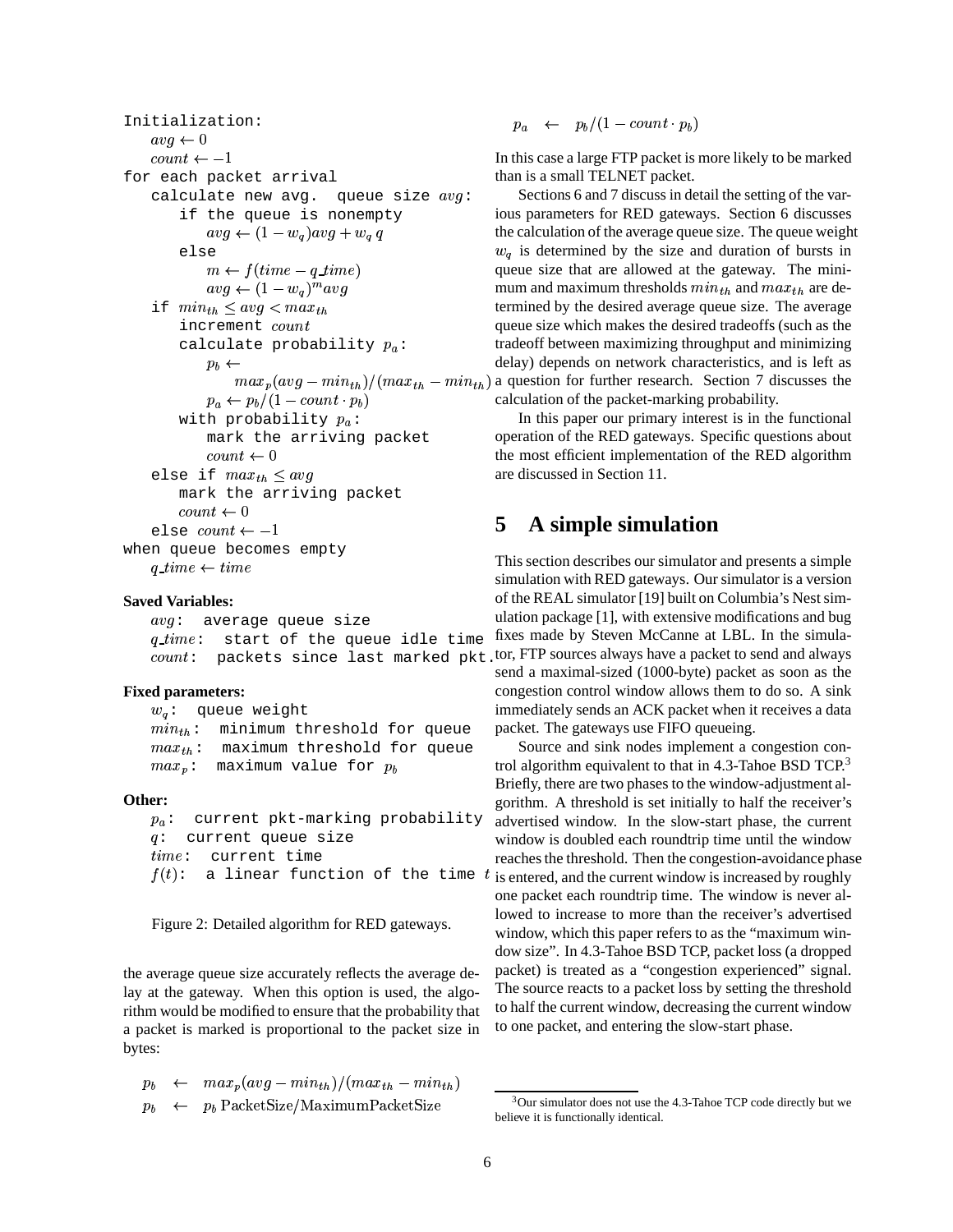

Figure 3: A simulation with four FTP connections with staggered start times.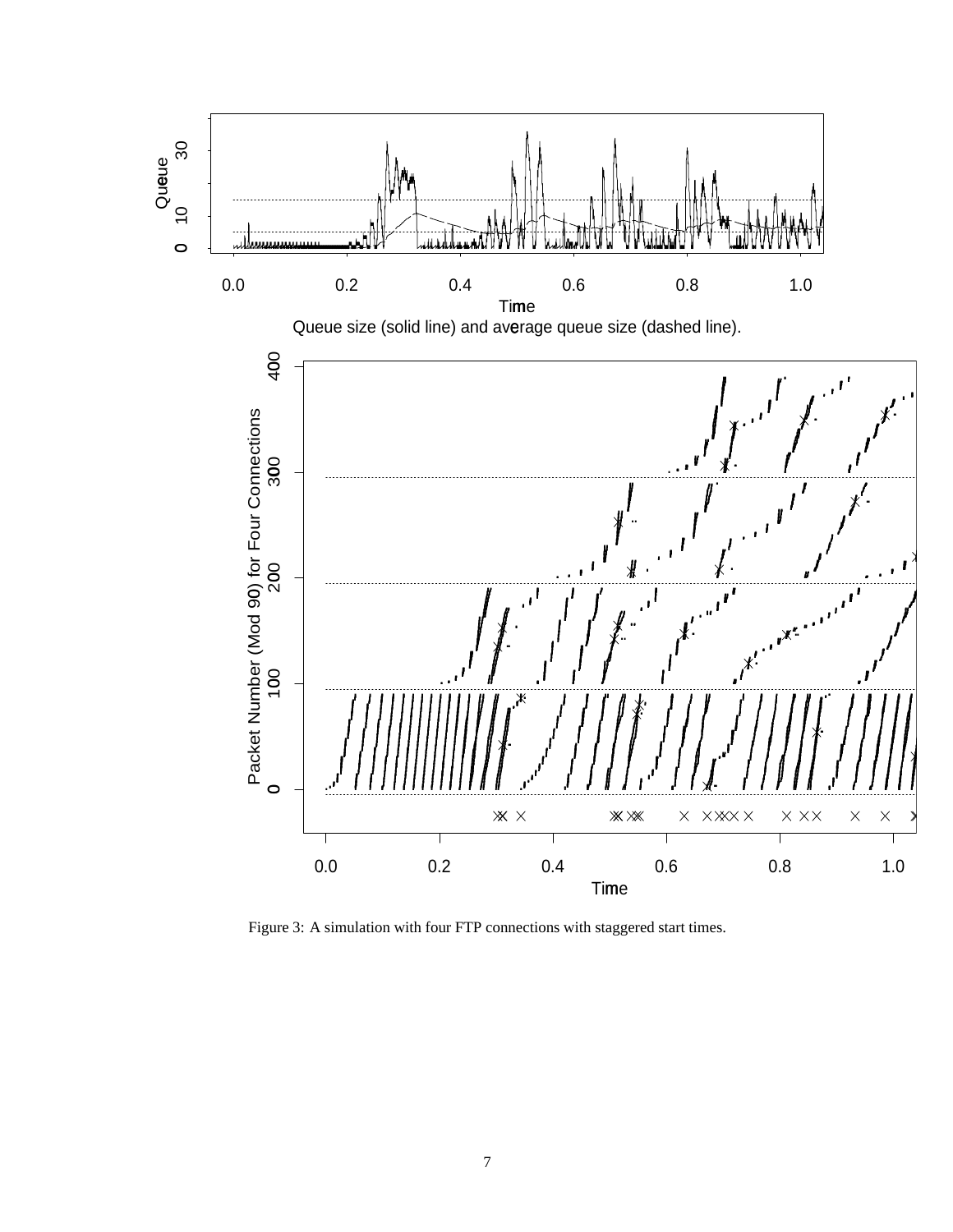Figure 3 shows a simple simulation with RED gateways. The network is shown in Figure 4. The simulation contains four FTP connections, each with a maximum window roughly equal to the delay-bandwidth product, which ranges from 33 to 112 packets. The RED gateway parameters are set as follows:  $w_q = 0.002$ ,  $min_{th} = TCP$ 's winder 5 packets,  $max_{th}$  = 15 packets, and  $max_{p}$  = 1/50. with sl The buffer size is sufficiently large that packets are never dropped at the gateway due to buffer overflow; in this simulation the RED gateway controls the average queue size, and the actual queue size never exceeds forty packets.



Figure 4: Simulation network.

For the charts in Figure 3, the x-axis shows the time in seconds. The bottom chart shows the packets from nodes 1-4. Each of the four main rows shows the packets from one of the four connections; the bottom row shows node 1 packets, and the top row shows node 4 packets. There is a mark for each data packet as it arrives at the gateway and as it departs from the gateway; at this time scale, the two marks are often indistinguishable. The y-axis is a function of the packet sequence number; for packet number  $n$  from node *i*, the y-axis shows *n* mod  $90 + (i - 1)100$ . Thus, each vertical 'line' represents 90 consecutively-numbered packets from one connection arriving at the gateway. Each 'X' shows a packet dropped by the gateway, and each 'X' is followed by a mark showing the retransmitted packet. Node 1 starts sending packets at time 0, node 2 starts after 0.2 seconds, node 3 starts after 0.4 seconds, and node 4 starts after 0.6 seconds.

The top chart of Figure 3 shows the instantaneous queue size q and the calculated average queue size  $avg$ . The dotted lines show  $min_{th}$  and  $max_{th}$ , the minimum and maximum thresholds for the average queue size. Note that the calculated average queue size  $avg$  changes fairly slowly compared to  $q$ . The bottom row of X's on the bottom chart shows again the time of each dropped packet.

This simulation shows the success of the RED gateway in controlling the average queue size at the gateway in response to a dynamically changing load. As the number of connections increases, the frequency with which the gateway drops packets also increases. There is no global synchronization. The higher throughput for the connections with shorter roundtrip times is due to the bias of TCP's window increase algorithm in favor of connections with shorter roundtrip times (as discussed in [6, 7]). For the simulation in Figure 3 the average link utilization is 76%. For the following second of the simulation, when all four sources are active, the average link utilization is 82%. (This is not shown in Figure 3.)



Figure 5: Comparing Drop Tail and RED gateways.



Figure 6: Simulation network.

Because RED gateways can control the average queue size while accommodating transient congestion, RED gateways are well-suited to provide high throughput and low *average* delay in high-speed networks with TCP connections that have large windows. The RED gateway can accommodate the short burstin the queue required by TCP's slow-start phase; thus RED gateways control the *average* queue size while still allowing TCP connections to smoothly open their windows. Figure 5 shows the results of simulations of the network in Figure 6 with two TCP connections, each with a maximum window of 240 packets, roughly equal to the delay-bandwidth product. The two connections are started at slightly different times. The simulations compare the performance of Drop Tail and of RED gateways.

In Figure 5 the x-axis shows the total throughput as a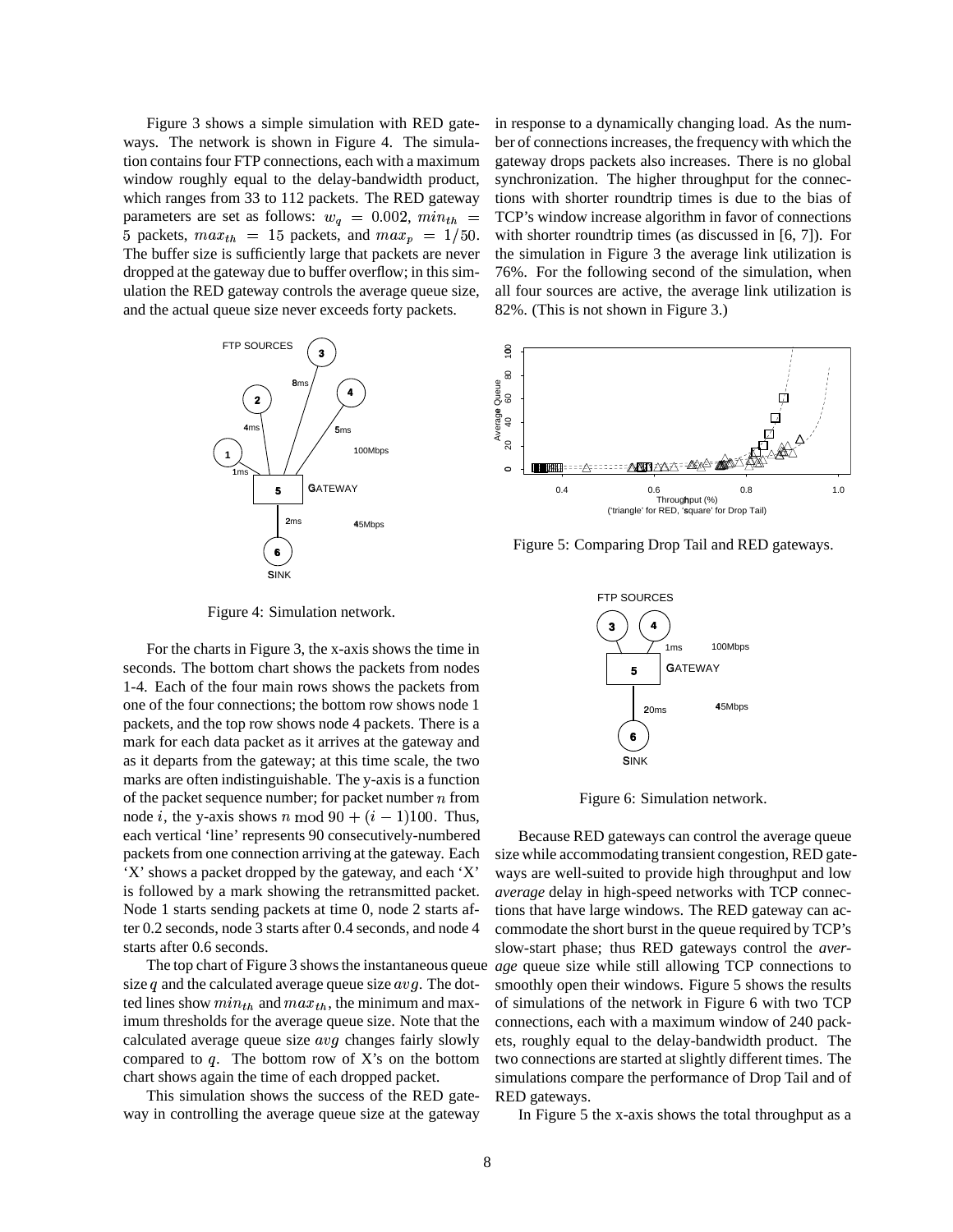fraction of the maximum possible throughput on the congested link. The y-axis shows the average queue size in packets (as seen by arriving packets). Five 5-second simulations were run for each of 11 sets of parameters for Drop Tail gateways, and for 11 sets of parameters for RED gateways; each mark in Figure 5 shows the results of one of these five-second simulations. The simulations with Drop Tail gateways were run with the buffer size ranging from 15 to 140 packets; as the buffer size is increased, the throughput and the average queue size increase correspondingly. In order to avoid phase effects in the simulations with Drop Tail gateways, the source node takes a random time drawn from the uniform distribution on [0, t] seconds to prepare an FTP packet for transmission, where  $t$  is the bottleneck service time of 0.17 ms. [7].

The simulations with RED gateways were all run with a buffer size of 100 packets, with  $min_{th}$  ranging from 3 to 50 packets. For the RED gateways,  $max_{th}$  is set to  $3\,min_{th}$ , with  $w_q = 0.002$  and  $max_p = 1/50$ . The dashed lines show the average delay (as a function of throughput) approximated by  $1.73/(1 - x)$  for the simulations with RED gateways, and approximated by  $0.1/(1-x)^3$ for the simulations with Drop Tail gateways. For this simple network with TCP connections with large windows, the network power (the ratio of throughput to delay) is higher with RED gateways than with Drop Tail gateways. There are several reasons for this difference. With Drop Tail gateways with a small maximum queue, the queue drops packets while the TCP connection is in the slow-start phase of rapidly increasing its window, reducing throughput. On the other hand, with Drop Tail gateways with a large maximum queue the average delay is unacceptably large. In addition, Drop Tail gateways are more likely to drop packets from both connections at the same time, resulting in global synchronization and a further loss of throughput.

Later in the paper, we discuss simulation results from networks with a more diverse range of connections. The RED gateway is not specifically designed for a network dominated by bulk data transfer; this is simply an easy way to simulate increasingly-heavy congestion at a gateway.

## **6 Calculating the average queue length**

The RED gateway uses a low-pass filter to calculate the average queue size. Thus, the short-term increases in the queue size that result from bursty traffic or from transient congestion do not result in a significant increase in the average queue size.

The low-pass filter is an exponential weighted moving average (EWMA):

$$
avg \leftarrow (1 - w_q)avg + w_q q. \tag{1}
$$

The weight  $w_q$  determines the time constant of the low-pass filter. The following sections discuss upper and lower bounds for setting  $w_q$ . The calculation of the average queue size can be implemented particularly efficiently when  $w_q$  is a (negative) power of two, as shown in Section 11.

## **6.1 An upper bound for**

If  $w_q$  is too large, then the averaging procedure will not filter out transient congestion at the gateway.

Assume that the queue is initially empty, with an average queue size of zero, and then the queue increases from 0 to  $L$  packets over  $L$  packet arrivals. After the  $L$ th packet arrives at the gateway, the average queue size  $avg<sub>L</sub>$  is

$$
avg_L = \sum_{i=1}^{L} i w_q (1 - w_q)^{L-i}
$$
  
= 
$$
w_q (1 - w_q)^L \sum_{i=1}^{L} i (\frac{1}{1 - w_q})^i
$$
  
= 
$$
L + 1 + \frac{(1 - w_q)^{L+1} - 1}{w_q}.
$$
 (2)

This derivation uses the following identity [9, p. 65]:

$$
\sum_{i=1}^{L}ix^{i} = \frac{x + (Lx - L - 1)x^{L+1}}{(1 - x)^{2}}.
$$



Figure 7:  $avg_L$  as a function of  $w_q$  and L.

Figure 7 shows the average queue size  $avg<sub>L</sub>$  for a range of values for  $w_q$  and L. The x-axis shows  $w_q$  from 0.001 to 0.005, and the y-axis shows  $L$  from 10 to 100. For example, for  $w_q = 0.001$ , after a queue increase from 0 to 100 packets, the average queue size  $avg_{100}$  is 4.88 packets.

Given a minimum threshold  $min_{th}$ , and given that we wish to allow bursts of  $L$  packets arriving at the gateway,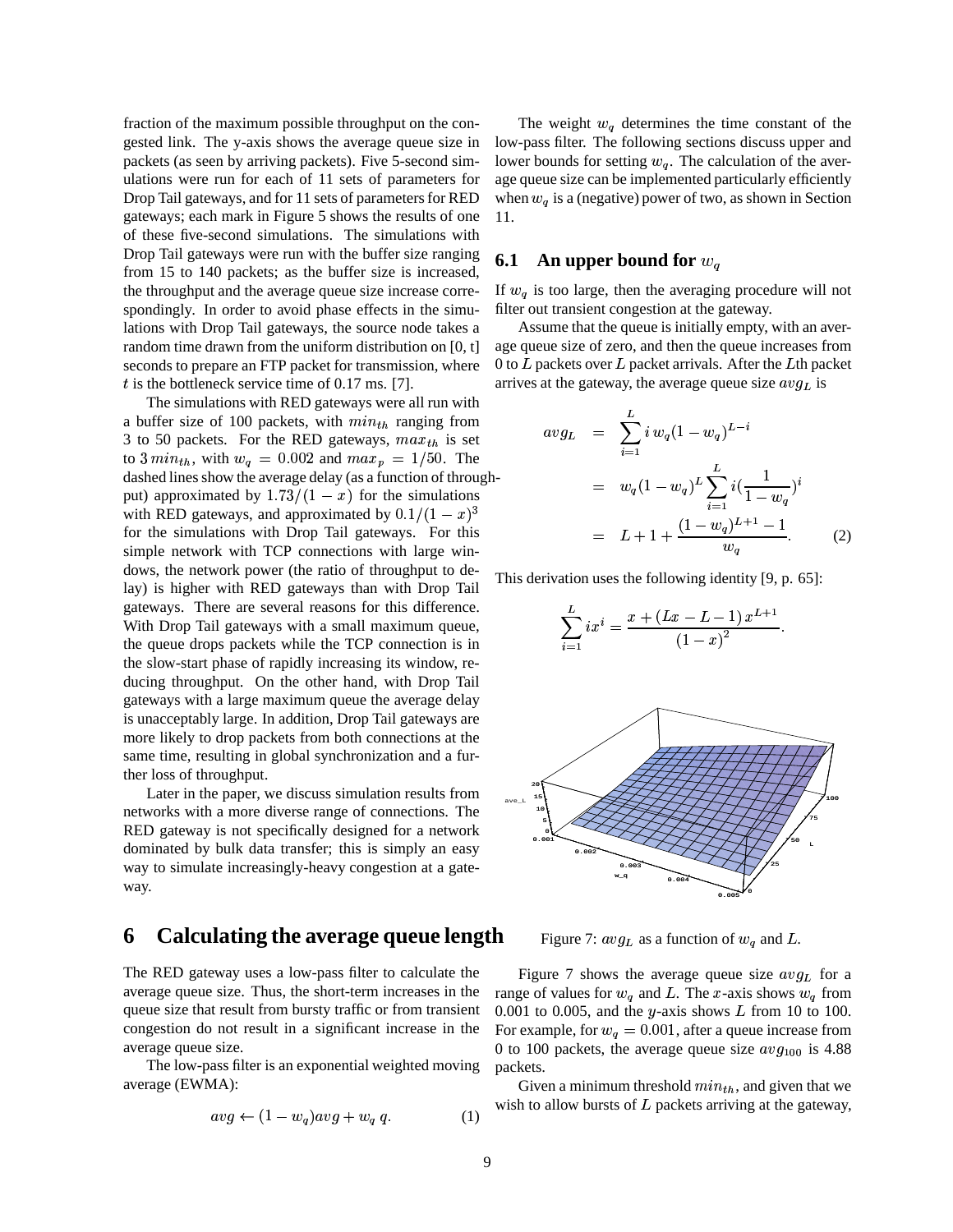then  $w_q$  should be chosen to satisfy the following equation for  $avg_L < min_{th}$ :

$$
L + 1 + \frac{(1 - w_q)^{L+1} - 1}{w_q} < min_{th}.\tag{3}
$$

Given  $min_{th} = 5$ , and  $L = 50$ , for example, it is necessary to choose  $w_q \leq 0.0042$ .

### **6.2 A lower bound for**

RED gateways are designed to keep the calculated average queue size  $avg$  below a certain threshold. However, this serves little purpose if the calculated average  $\alpha v q$  is not a reasonable reflection of the current average queue size. If  $w_q$  is set too low, then  $avg$  responds too slowly to changes in the actual queue size. In this case, the gateway is unable to detect the initial stages of congestion.

Assume that the queue changes from empty to one packet, and that, as packets arrive and depart at the same rate, the queue remains at one packet. Further assume that initially the average queue size was zero. In this case it takes  $-1/\ln(1-w_a)$  packet arrivals (with the queue size remaining at one) until the average queue size  $avg$  reachs  $0.63 = 1 - 1/e$  [35]. For  $w_q = 0.001$ , this takes 1000 packet arrivals; for  $w_q = 0.002$ , this takes 500 packet arrivals; for  $w_q = 0.003$ , this takes 333 packet arrivals. In most of our simulations we use  $w_q = 0.002$ .

### **6.3 Setting**  $min_{th}$  **and**  $max_{th}$

The optimal values for  $min_{th}$  and  $max_{th}$  depend on the desired average queue size. If the typical traffic is fairly bursty, then  $min_{th}$  must be correspondingly large to allow the link utilization to be maintained at an acceptably high level. For the typical traffic in our simulations, for connections with reasonably large delay-bandwidth products, a minimum threshold of one packet would result in unacceptably low link utilization. The discussion of the optimal average queue size for a particular traffic mix is left as a question for future research.

The optimal value for  $max_{th}$  depends in part on the maximum average delay that can be allowed by the gateway.

The RED gateway functions most effectively when  $max_{th} - min_{th}$  is larger than the typical increase in the calculated average queue size in one roundtrip time. A useful rule-of-thumb is to set  $max_{th}$  to at least twice  $min_{th}$ .

# **7 Calculating the packet-marking prob-** For Method 2,  $E[X] = 1/(2p_b) + 1/2$ .  $\diamondsuit$  **Calculating the packet-marking prob-** Figure 8 shows an experiment comparing the two meth **ability**

The initial packet-marking probability  $p_b$  is calculated as a linear function of the average queue size. In this section we compare two methods for calculating the final packetmarking probability, and demonstrate the advantages of the second method. In the first method, when the average queue size is constant the number of arriving packets between marked packets is a geometric random variable; in the second method the number of arriving packets between marked packets is a uniform random variable.

The initial packet-marking probability is computed as follows:

$$
p_b \leftarrow max_p(avg - min_{th})/(max_{th} - min_{th}).
$$

The parameter  $max_p$  gives the maximum value for the packet-marking probability  $p_b$ , achieved when the average queue size reaches the maximum threshold.

**Method1: Geometric random variables.** In Method 1, let each packet be marked with probability  $p_b$ . Let the intermarking time  $X$  be the number of packets that arrive, after a marked packet, until the next packet is marked. Because each packet is marked with probability  $p_b$ ,

$$
Prob[X = n] = (1 - p_b)^{n-1} p_b.
$$

Thus with Method 1, <sup>½</sup> is a *geometric* random variable with parameter  $p_b$ , and  $E[X] = 1/p_b$ .

With a constant average queue size, the goal is to mark packets at fairly regular intervals. It is undesirable to have too many marked packets close together, and it is also undesirable to have too long an interval between marked packets. Both of these events can result in global synchronization, with several connections reducing their windows at the same time, and both of these events can occur when X is a geometric random variable.  $\Diamond$ 

**Method 2: Uniform random variables.** A more desirable alternative is for  $X$  to be a *uniform* random variable from  $\{1, 2, ..., 1/p_b\}$  (assuming for simplicity that  $1/p_b$  is an integer). This is achieved if the marking probability for each arriving packet is  $p_b/(1 - count \cdot p_b)$ , where  $count$  is the number of unmarked packets that have arrived since the last marked packet. Call this Method 2. In this case,

$$
Prob[X = n] = \frac{p_b}{1 - (n - 1)p_b} \prod_{i=0}^{n-2} \left(1 - \frac{p_b}{1 - i p_b}\right)
$$
  
=  $p_b$  for  $1 \le n \le 1/p_b$ ,

and

$$
Prob[X = n] = 0 \text{ for } n > 1/p_b.
$$

For Method 2,  $E[X] = 1/(2p_b) + 1/2$ 

Figure 8 shows an experiment comparing the two methods for marking packets. The top line shows Method 1, where each packet is marked with probability  $p$ , for  $p = 0.02$ . The bottom line shows Method 2, where each packet is marked with probability  $p/(1+ip)$ , for  $p=0.01$ ,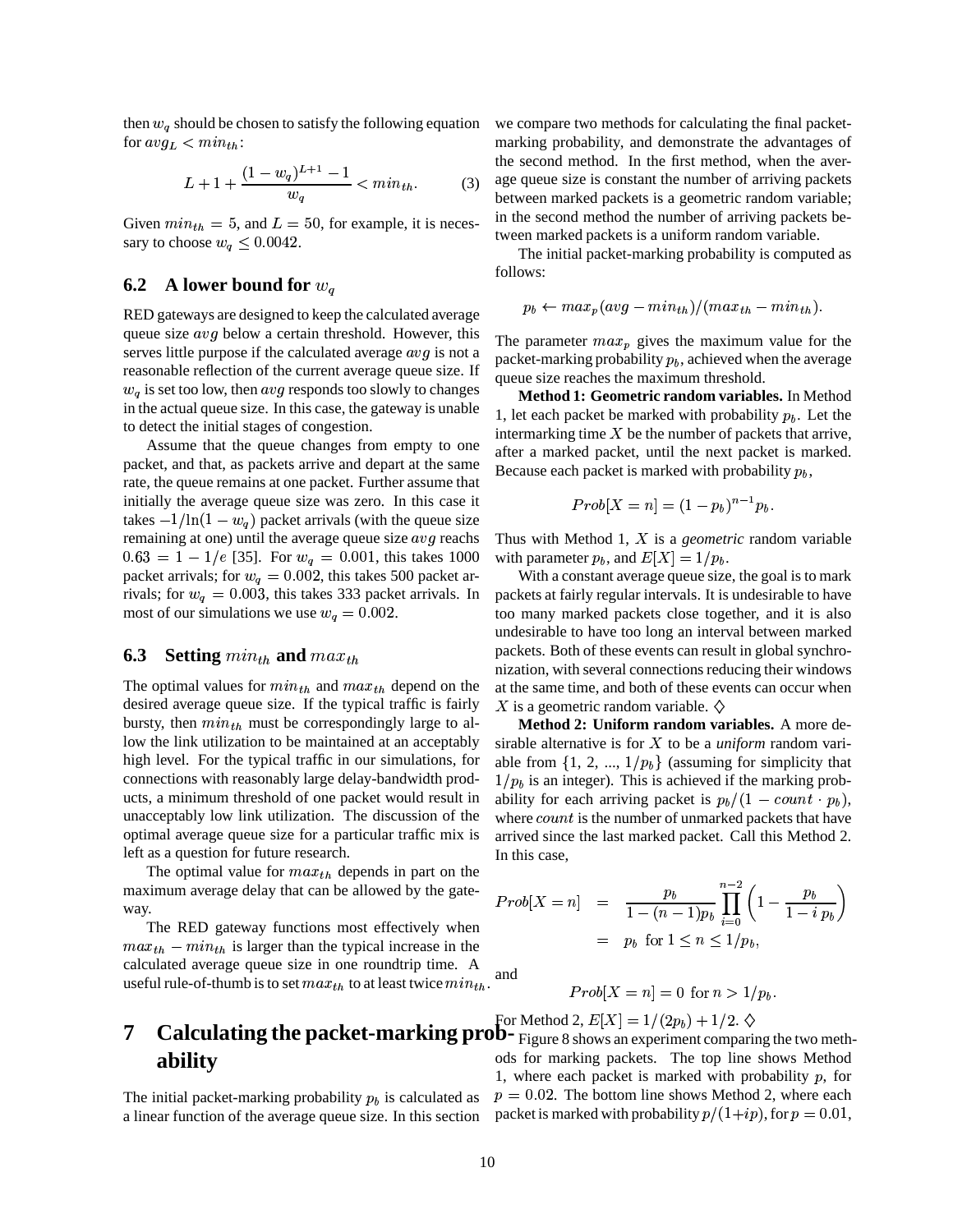

Figure 8: Randomly-marked packets, comparing two packet-marking methods.

and for  $i$  the number of unmarked packets since the last marked packet. Both methods marked roughly 100 out of the 5000 arriving packets. The x-axis shows the packet number. For each method, there is a dot for each marked packet. As expected, the marked packets are more clustered with Method 1 than with Method 2.

For the simulations in this paper, we set  $max_p$  to 1/50. When the average queue size is halfway between  $min_{th}$ and  $max_{th}$ , the gateway drops, on the average, roughly one out of 50 (or one out of  $1/max_p$ ) of the arriving packets. RED gateways perform best when the packetmarking probability changes fairly slowly as the average queue size changes; this helps to discourage oscillations in the average queue size and in the packet-marking probability. There should never be a reason to set  $max_n$  greater than 0.1, for example. When  $max_p = 0.1$ , then the RED gateway marks close to 1/5th of the arriving packets when the average queue size is close to the maximum threshold (using Method 2 to calculate the packet-marking probability). If congestion is sufficiently heavy that the average queue size cannot be controlled by marking close to 1/5th of the arriving packets, then after the average queue size exceeds the maximum threshold, the gateway will mark every arriving packet.

#### **Evaluation of RED gateways** 8

In addition to the design goals discussed in Section 3, several general goals have been outlined for congestion avoidance schemes [14, 16]. In this section we describe how our goals have been met by RED gateways.

• Congestion avoidance. If the RED gateway in fact *drops* packets arriving at the gateway when the average queue size reaches the maximum threshold, then the RED gateway guarantees that the *calculated* average queue size does not exceed the maximum threshold. If the weight  $w_a$ for the EWMA procedure has been set appropriately [see Section 6.2], then the RED gateway in fact controls the *actual* average queue size. If the RED gateway sets a bit in packet headers when the average queue size exceeds the maximum threshold, rather than dropping packets, then the RED gateway relies on the cooperation of the sources to control the average queue size.

• Appropriate time scales. After notifying a connection of congestion by marking a packet, it takes at least a roundtrip time for the gateway to see a reduction in the arrival rate. In RED gateways the time scale for the detection of congestion roughly matches the time scale required for connections to respond to congestion. RED gateways don't notify connections to reduce their windows as a result of transient congestion at the gateway.

• No global synchronization. The rate at which RED gateways mark packets depends on the level of congestion. During low congestion, the gateway has a low probability of marking each arriving packet, and as congestion increases, the probability of marking each packet increases. RED gateways avoid global synchronization by marking packets at as low a rate as possible.

• Simplicity. The RED gateway algorithm could be implemented with moderate overhead in current networks, as discussed further in Section 11.

• Maximizing global power<sup>4</sup>. The RED gateway explicitly controls the average queue size. Figure 5 shows that for simulations with high link utilization, global power is higher with RED gateways than with Drop Tail gateways. Future research is needed to determine the optimum average queue size for different network and traffic conditions.

• Fairness. One goal for a congestion avoidance mechanism is fairness. This goal of fairness is not well-defined, so we simply describe the performance of the RED gateway in this regard. The RED gateway does not discriminate against particular connections or classes of connections. (This is in contrast to Drop Tail or Random Drop gateways, as described in [7]). For the RED gateway, the fraction of marked packets for each connection is roughly proportional to that connection's share of the bandwidth. However, RED gateways do not attempt to ensure that each connection receives the same fraction of the total throughput, and do not explicitly control misbehaving users. RED gateways provide a mechanism to identify the level

 $4$ Power is defined as the ratio of throughput to delay.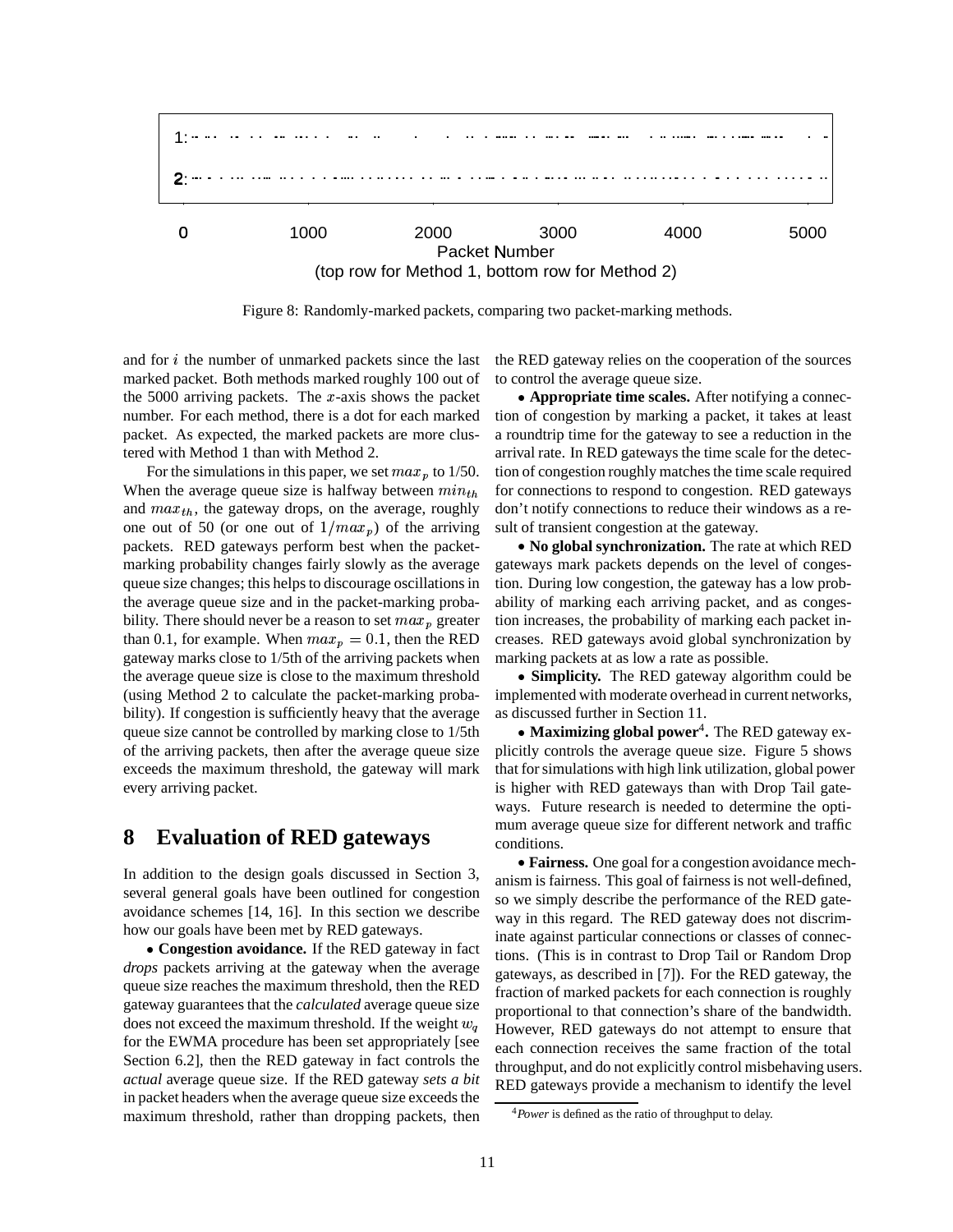of congestion, and RED gateways could also be used to identify connections using a large share of the total bandwidth. If desired, additional mechanisms could be added to RED gateways to control the throughput of such connections during periods of congestion.

<sup>×</sup> **Appropriate for a wide range of environments.** The randomized mechanism for marking packets is appropriate for networks with connections with a range of roundtrip times and throughput, and for a large range in the number of active connections at one time. Changes in the load are detected through changes in the average queue size, and the rate at which packets are marked is adjusted correspondingly. The RED gateway's performance is discussed further in the following section.

Even in a network where RED gateways signals congestion by dropping marked packets, there are many occasions in a TCP/IP network when a dropped packet does not result in any decrease in load at the gateway. If the gateway drops a data packet for a TCP connection, this packet drop will be detected by the source, possibly after a retransmission timer expires. If the gateway drops an ACK packet for a TCP connection, or a packet from a non-TCP connection, this packet drop could go unnoticed by the source. However, even for a congested network with a traffic mix dominated by short TCP connections or by non-TCP connections, the RED gateway still controls the average queue size by dropping all arriving packets when the average queue size exceeds a maximum threshold.

#### **8.1 Parameter sensitivity**

This section discusses the parameter sensitivity of RED gateways. Unlike Drop Tail gateways, where the only free parameter is the buffer size, RED gateways have additional parameters that determine the upper bound on the average queue size, the time interval over which the average queue size is computed, and the maximum rate for marking packets. The congestion avoidance mechanism should have low parameter sensitivity, and the parameters should be applicable to networks with widely varying bandwidths.

The RED gateway parameters  $w_q$ ,  $min_{th}$ , and  $max_{th}$ are necessary so that the network designer can make conscious decisions about the desired average queue size, and about the size and duration in queue bursts to be allowed at the gateway. The parameter  $max_{p}$  can be chosen from a fairly wide range, because it is only an upper bound on the actual marking probability  $p_b$ . If congestion is sufficiently heavy that the gateway cannot control the average queue size by marking at most a fraction  $max_p$  of the packets, then the average queue size will exceed the maximum threshold, and the gateway will mark every packet until congestion is controlled.

We give a few rules that give adequate performance of

the RED gateway under a wide range of traffic conditions and gateway parameters.

**1: Ensure adequate calculationof the averagequeue size:** set  $w_q \geq 0.001$ . The average queue size at the gateway is limited by  $max_{th}$ , as long as the calculated average queue size  $avg$  is a fairly accurate reflection of the actual average queue size. The weight  $w_q$  should not be set too low, so that the calculated average queue length does not delay too long in reflecting increases in the actual queue length [See Section 6]. Equation 3 describes the upper bound on  $w_q$  required to allow the queue to accommodate bursts of  $L$  packets without marking packets.

2: Set  $min_{th}$  sufficiently high to maximize network **power.** The thresholds  $min_{th}$  and  $max_{th}$  should be set sufficiently high to maximize network power. As we stated earlier, more research is needed on determining the optimal average queue size for various network conditions. Because network traffic is often bursty, the actual queue size can also be quite bursty; if the average queue size is kept too low, then the output link will be underutilized.

3: Make  $max_{th} - min_{th}$  sufficiently large to avoid global synchronization. Make  $max_{th} - min_{th}$  larger than the typical increase in the average queue size during a roundtrip time, to avoid the global synchronization that results when the gateway marks many packets at one time. One rule of thumb would be to set  $max_{th}$  to at least twice  $min_{th}$ . If  $max_{th} - min_{th}$  is too small, then the computed average queue size can regularly oscillate up to  $max_{th}$ ; this behavior is similar to the oscillations of the queue up to the maximum queue size with Drop Tail gateways.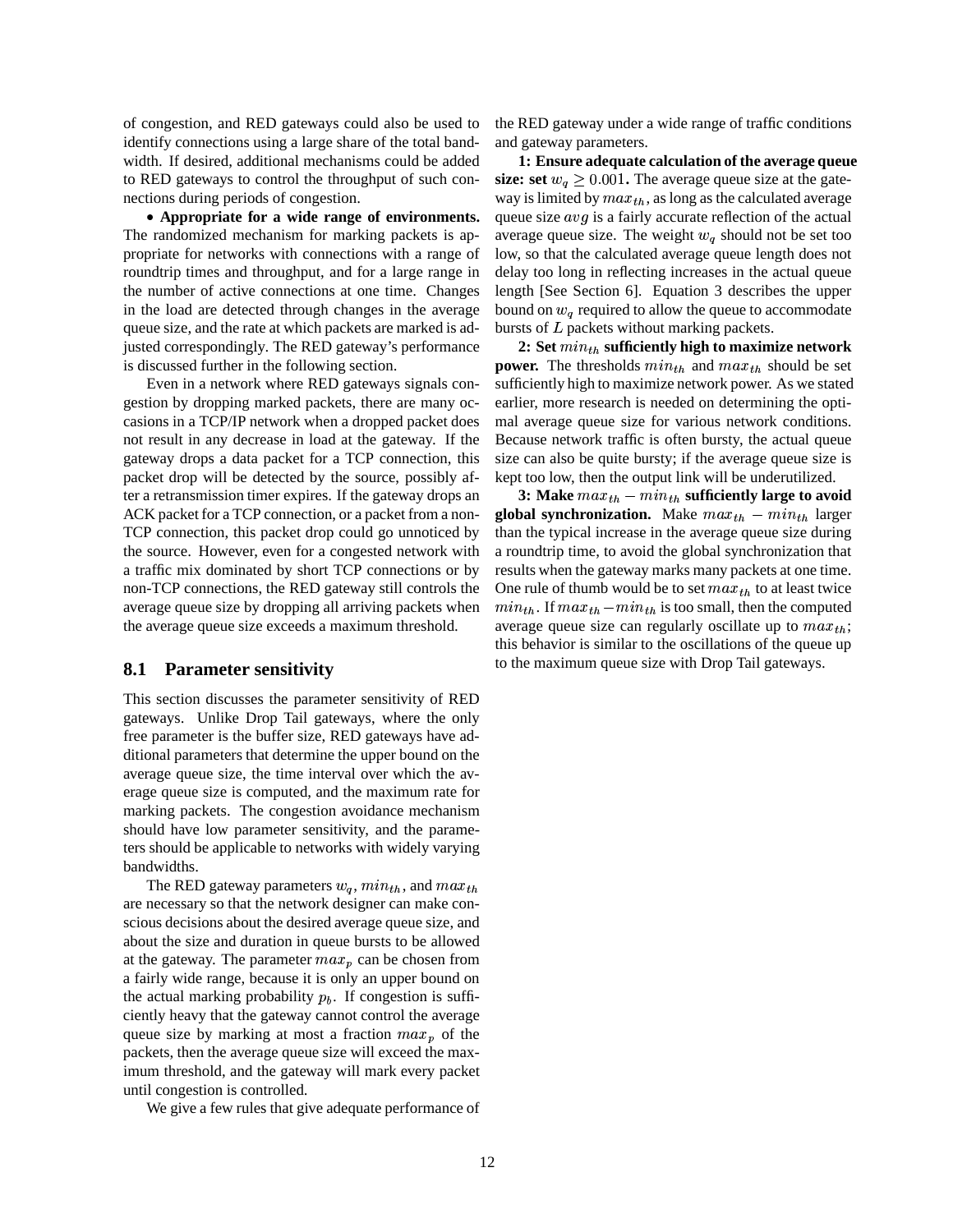

Figure 9: A RED gateway simulation with heavy congestion, two-way traffic, and many short FTP and TELNET connections.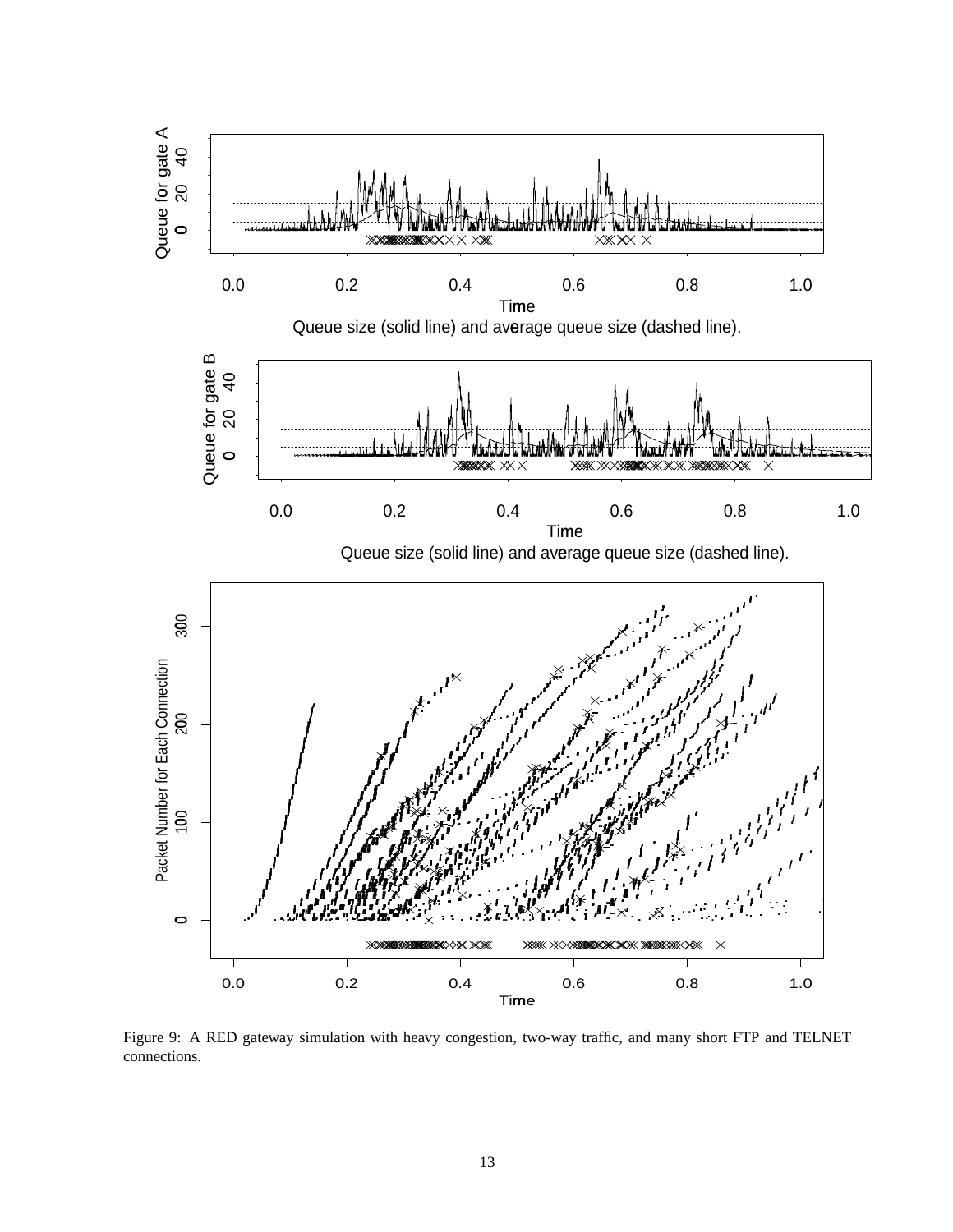

Figure 10: A network with many short connections.

To investigate the performance of RED gateways in a range of traffic conditions, this section discusses a simulation with two-way traffic, where there is heavy congestion resulting from many FTP and TELNET connections, each with a small window and limited data to send. The RED gateway parameters are the same as in the simple simulation in Figure 3, but the network traffic is quite different.

Figure 9 shows the simulation, which uses the network in Figure 10. Roughly half of the 41 connections go from one of the left-hand nodes 1-4 to one of the right-hand nodes 5-8; the other connections go in the opposite direction. The roundtrip times for the connections vary by a factor of 4 to 1. Most of the connections are FTP connections, but there are a few TELNET connections. (One of the reasons to keep the average queue size small is to ensure low average delay for the TELNET connections.) Unlike the previous simulations, in this simulation all of the connections have a maximum window of either 8 or 16 packets. The total number of packets for a connection ranges from 20 to 400 packets. The starting times and the total number of packets for each connection were chosen rather arbitrarily; we are not claiming to represent realistic traffic models. The intention is simply to show RED gateways in a range of environments.

Because of the effects of ack-compression with twoway traffic, the packets arriving at the gateway from each connection are somewhat bursty. When ack-packets are 'compressed' in a queue, the ack packets arrive at the source node in a burst. In response, the source sends a burst of data packets [38].

The top chart in Figure 9 shows the queue for gateway A, and the next chart shows the queue for gateway B. For each chart, each 'X' indicates a packet dropped at that gateway. The bottom chart shows the packets for each connection arriving and departing from gateway A (and heading towards gateway B). For each connection, there is a mark for each packet arriving and departing from gateway A, though at this time scale the two marks are indistinguishable. Unlike the chart in Figures 3, in Figure 9 the

packets for the different connections are displayed overlapped, rather than displayed on separate rows. The xaxis shows time, and the y-axis shows the packet number for that connection, where each connection starts at packet number 0. For example, the leftmost 'strand' shows a connection that starts at time 0, and that sends 220 packets in all. Each 'X' shows a packet dropped by one of the two gateways. The queue is measured in packets rather in bytes; short packets are just as likely to be dropped as are longer packets. The bottom line of the bottom chart shows again an 'X' for each packet dropped by one of the two gateways.

Because Figure 9 shows many overlapping connections, it is not possible to trace the behavior of each of the connections. As Figure 9 shows, the RED gateway is effective in controlling the average queue size. When congestion is low at one of the gateways, the average queue size and the rate of marking packets is also low at that gateway. As congestion increases at the gateway, the average queue size and the rate of marking packets both increase. Because this simulation consists of heavy congestion caused by many connections, each with a small maximum window, the RED gateways have to drop a fairly large number of packets in order to control congestion. The average link utilization over the one-second period is 61% for the congested link in one direction, and 59% for the other direction. As the figure shows, there are periods at the beginning and the end of the simulation when the arrival rate at the gateways is low.

Note that the traffic in Figures 3 and 9 in quite varied, and in each case the RED gateway adjusts its rate of marking packets to maintain an acceptable average queue size. For the simulations in Figure 9 with many short connections, there are occasional periods of heavy congestion, and a higher rate of packet drops is needed to control congestion. In contrast, with the simulations in Figure 3 with a small number of connections with large maximum windows, the congestion can be controlled with a small number of dropped packets. For the simulations in Figure 9, the burstiness of the queue is dominated by short-term burstiness as packet bursts arrive at the gateway from individual connections. For the simulations in Figure 3, the burstiness of the queue is dominated by the window increase/decrease cycles of the individual connections. Note that the RED gateway parameters are unchanged in these two simulations.

The performance of a slightly different version of RED gateways with connections with different roundtrip times and with connections with multiple congested gateways has been analyzed and explored elsewhere [5].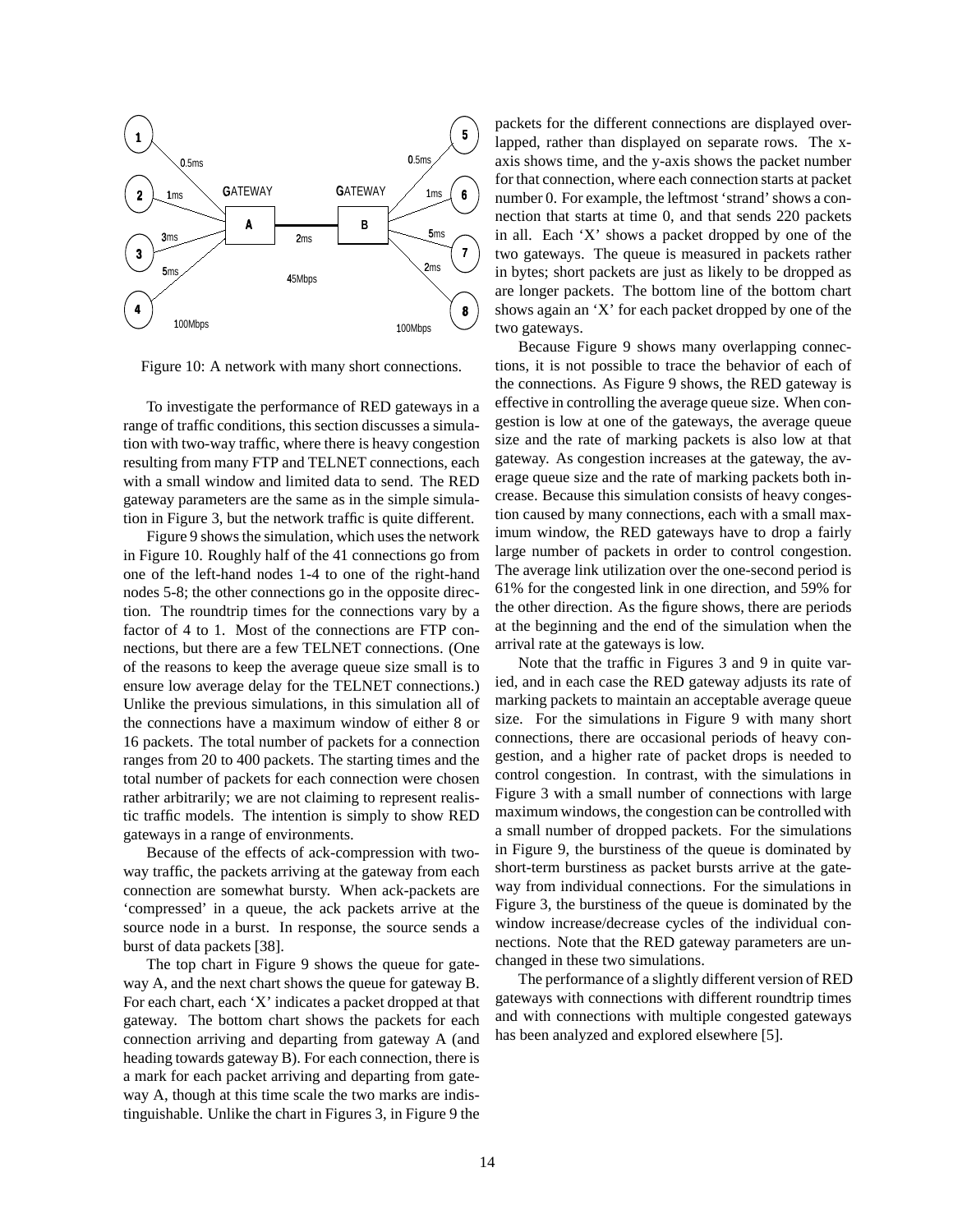## **9 Bursty traffic**

This section shows that unlike Drop Tail or Random Drop gateways, RED gateways do not have a bias against bursty traffic.<sup>5</sup> Bursty traffic at the gateway can result from an FTP connection with a long delay-bandwidth product but a small window; a window of traffic will be sent, and then there will be a delay until the ack packets return and another window of data can be sent. Variable-bit-rate video traffic and some forms of interactive traffic are other examples of bursty traffic seen by the gateway.

In this section we use FTP connections with infinite data, small windows, and small roundtrip times to model the less-bursty traffic, and we use FTP connections with smaller windows and longer roundtrip times to model the more-bursty traffic.

We consider simulations of the network in Figure 11. Node 5 packets have a roundtrip time that is six times that of the other packets. Connections 1-4 have a maximum window of 12 packets, while connection 5 has a maximum window of 8 packets. Because node 5 has a large roundtrip time and a small window, node 5 packets often arrive at the gateway in a loose cluster. By this, we mean that considering only node 5 packets, there is one long interarrival time, and many smaller interarrival times.





Figure 12: Simulations with Drop Tail gateways.

Figure 11: A simulation network with five FTP connections.

Figures 12 through 14 show the results of simulations of the network inFigure 11 with Drop Tail, Random Drop, and RED gateways respectively. The simulations in Figures 12 and 13 were run with the buffer size ranging from 8 packets to 22 packets. The simulations in Figure 14 were run many times with a minimum threshold ranging from 3 to 14 packets, and a buffer size ranging from 12 to 56 packets.

Each simulation was run for ten seconds, and each mark represents one one-second period of that simulation. For Figures 12 and 13, the x-axis shows the buffer size, and the y-axis shows node 5's throughput as a percentage of the total throughput through the gateway. In order to avoid traffic phase effects (effects caused by the precise timing of packet arrivals at the gateway), in the simulations with Drop Tail gateways the source takes a random time drawn from the uniform distribution on [0, t] seconds to prepare an FTP packet for transmission, where  $t$  is the bottleneck service time of 0.17 ms. [7]. In these simulations our concern is to examine the gateway's bias against bursty traffic.

For each set of simulations there is a second figure showing the average queue size (in packets) seen by arriving packets at the bottleneck gateway, and a third figure showing the average link utilization on the congested link.

<sup>5</sup>By bursty traffic we mean traffic from a connection where the amount of data transmitted in one roundtrip time is small compared to the delay-bandwidth product, but where multiple packets from that connection arrive at the gateway in a short period of time.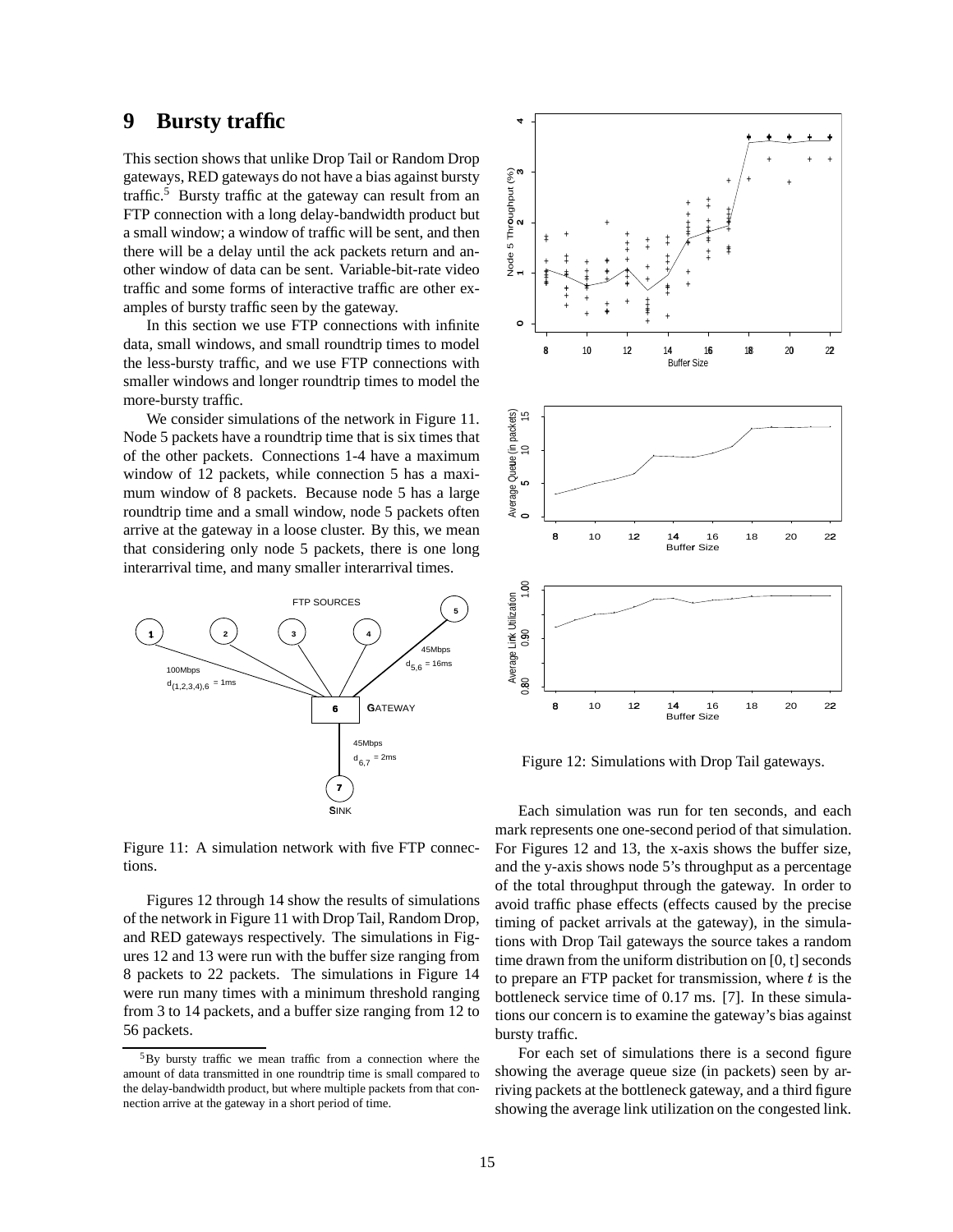

Figure 13: Simulations with Random Drop gateways.

Figure 14: Simulations with RED gateways

Because RED gateways are quite different from Drop Tail or Random Drop gateways, the gateways cannot be compared simply by comparing the maximum queue size; the most appropriate comparison is between a Drop Tail gateway and a RED gateway that maintain the same average queue size.

With Drop Tail or Random Drop gateways, the queue is more likely to overflow when the queue contains some packets from node 5. In this case, with either Random Drop or Drop Tail gateways, node 5 packets have a disproportionate probability of being dropped; the queue contents when the queue overflows are not representative of the average queue contents.

Figure 14 shows the result of simulations with RED gateways. The x-axis shows  $min_{th}$  and the y-axis shows node 5's throughput. The throughput for node 5 is close to

time and maximum window. The parameters for the RED gateway are as follows:  $w_q = 0.002$  and  $max_p = 1/50$ . The maximum threshold is twice the minimum threshold and the buffer size, which ranges from 12 to 56 packets, is four times the minimum threshold.

Figure 15 shows that with the simulations with Drop Tail or with Random Drop gateways, node 5 receives a disproportionate share of the packet drops. Each mark in Figure 15 shows the results from a one-second period of simulation. The boxes show the simulations with Drop Tail gateways from Figure 12, the triangles show the simulations with Random Drop gateways from Figure 13, and the dots show the simulations with RED gateways from Figure 14. For each one-second period of simulation, the x-axis shows node 5's throughput (as a percentage of the total throughput) and the y-axis shows node 5's the maximum possible throughput, given node 5's roundtrip packet drops (as a percentage of the total packet drops).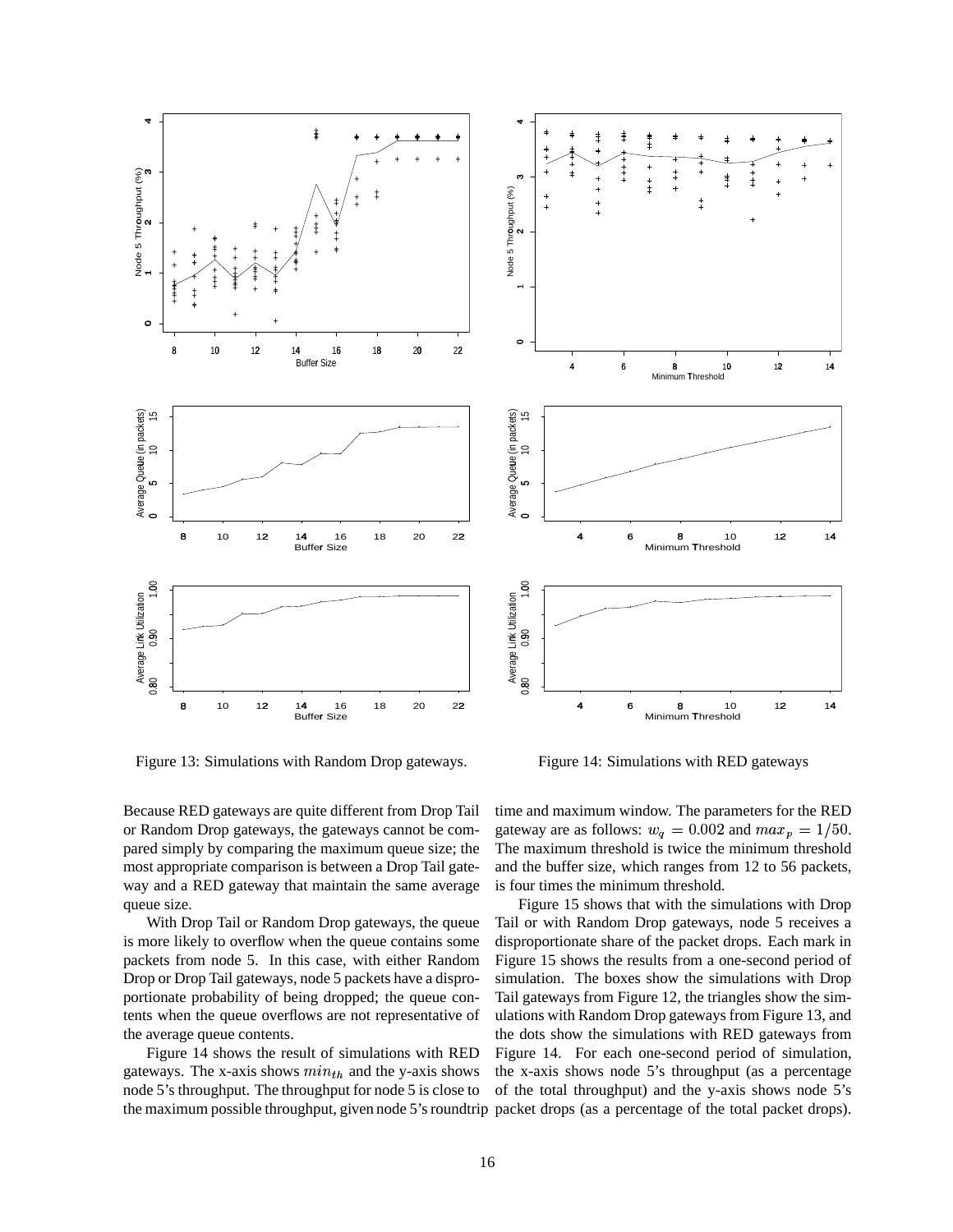

Figure 15: Scatter plot, packet drops vs. throughput

The number of packets dropped in one one-second simulation period ranges from zero to 61; the chart excludes those one-second simulation periods with less than three dropped packets.

The dashed line in Figure 15 shows the position where node 5's share of packet drops exactly equals node 5's share of the throughput. The cluster of dots is roughly centered on the dashed line, indicating that for the RED gateways, node 5's share of dropped packets reflects node 5 share of the throughput. In contrast, for simulations with Random Drop (or with Drop Tail) gateways node 5 receives a small fraction of the throughput but a large fraction of the packet drops. This shows the bias of Drop Tail and Random Drop gateways against the bursty traffic from node 5.

Our simulations with an ISO TP4 network using the DECbit congestion avoidance scheme also show a bias against bursty traffic. With the DECbit congestion avoidance scheme node 5 packets have a disproportionate chance of having their congestion indication bits set. The DECbit congestion avoidance scheme's bias against bursty traffic would be corrected by DECbit congestion avoidance with selective feedback [28], which has been proposed with a fairness goal of dividing each resource equally among all of the users sharing it. This modification uses a selective feedback algorithm at the gateway. The gateway determines which users are using more than their "fair share" of the bandwidth, and only sets the congestion-indication bit in packets belonging to those users. We have not run simulations with this algorithm.

## **10 Identifying misbehaving users**

In this section we show that RED gateways provide an efficient mechanism for identifying connections that use a large share of the bandwidth in times of congestion. Because RED gateways randomly choose packets to be marked during congestion, RED gateways could easily identify which connections have received a significant fraction of the recently-marked packets. When the number of marked packets is sufficiently large, a connection that has received a large share of the marked packets is also likely to be a connection that has received a large share of the bandwidth. This information could be used by higher policy layers to restrict the bandwidth of those connections during congestion.

The RED gateway notifies connections of congestion at the gateway by marking packets. With RED gateways, when a packet is marked, the probability of marking a packet from a particular connection is roughly proportional to that connection's current share of the bandwidth through the gateway. Note that this property does not hold for Drop-Tail gateways, as demonstrated in Section 9.

For the rest of this section, we assume that each time the gateway marks a packet, the probability that a packet from a particular connection is marked *exactly* equals that connection's fraction of the bandwidth through the gateway. Assume that connection  $i$  has a fixed fraction  $p_i$  of the bandwidth through the gateway. Let  $S_{i,n}$  be the number of the  $n$  most-recently-marked packets that are from connection  $i$ . From the assumptions above, the expected value for  $S_{i,n}$  is  $np_i$ .

From standard statistical results given in the appendix,  $S_{i,n}$  is unlikely to be much larger than its expected value for sufficiently large  $n$ :

$$
Prob(S_{i,n} \geq c p_i n) \leq e^{-2n(c-1)^2 p_i^2}
$$

¡

for  $1 \leq c \leq 1/p_i$ . The two lines in Figure 16 show the upper bound on the probability that a connection receives more than *C* times the expected number of marked packets, for  $C = 2, 4$ , and for  $n = 100$ ; the x-axis shows  $p_i$ .



Figure 16: Upper bound on probability that a connection's fraction of marked packets is more than C times the expected number, given 100 total marked packets.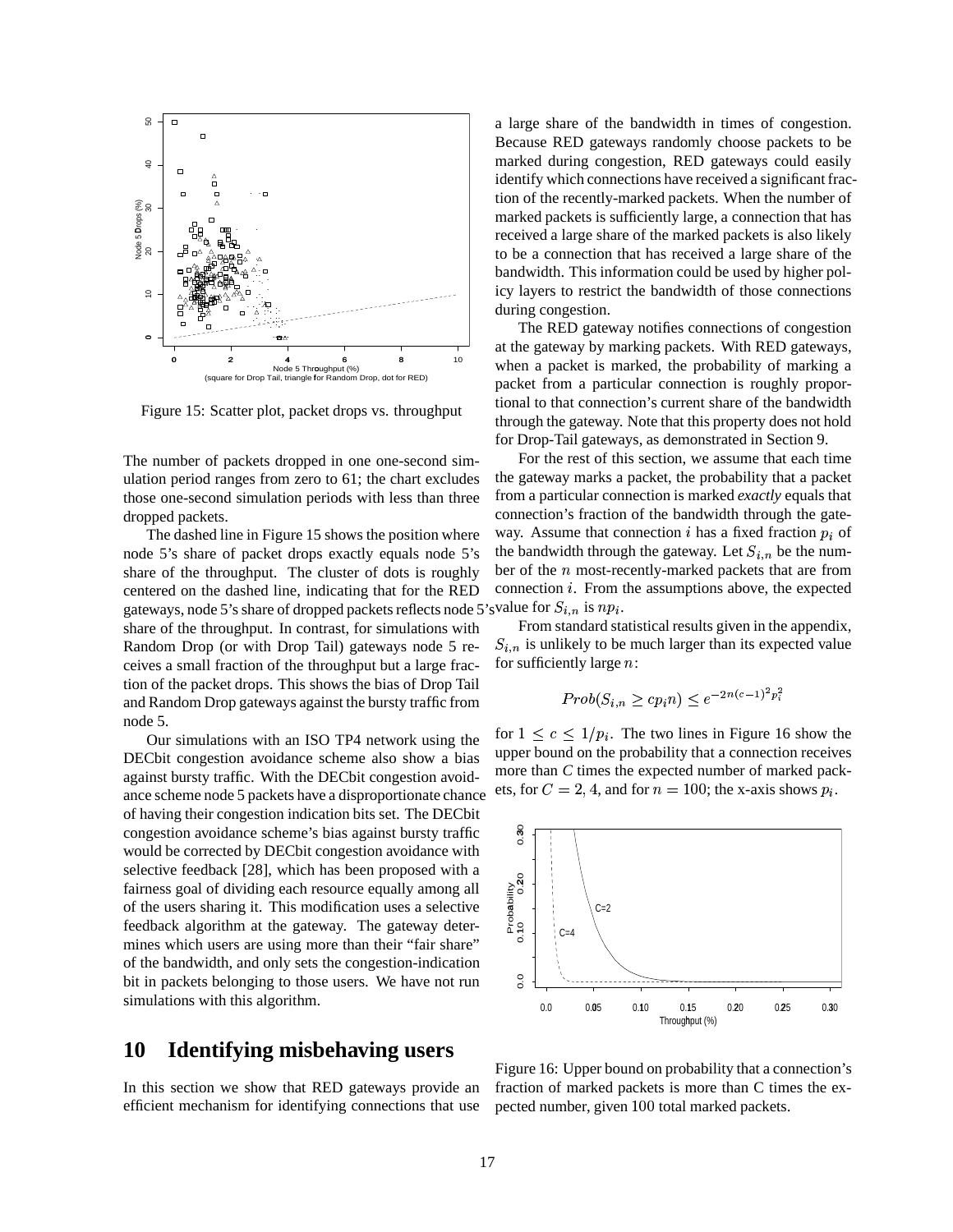The RED gateway could easily keep a list of the  $n$ most recently-marked packets. If some connection has a large fraction of the marked packets, it is likely that the connection also had a large fraction of the average bandwidth. If some TCP connection is receiving a large fraction of the bandwidth, that connection could be a misbehaving host that is not following current TCP protocols, or simply a connection with either a shorter roundtrip time or a larger window than other active connections. In either case, if desired, the RED gateway could be modified to give lower priority to those connections that receive a large fraction of the bandwidth during times of congestion.

## **11 Implementation**

This section considers efficient implementations of RED gateways. We show that the RED gateway algorithm can be implemented efficiently, with only a small number of add and shift instructions for each packet arrival. In addition, the RED gateway algorithm is not tightly coupled to packet forwarding and its computations do not have to be made in the time-critical packet forwarding path. Much of the work of the RED gateway algorithm, such as the computation of the average queue size and of the packetmarking probability  $p_b$ , could be performed in parallel with packet forwarding, or could be computed by the gateway as a lower-priority task as time permits. This means that the RED gateway algorithm need not impair the gateway's ability to process packets, and the RED gateway algorithm can be adapted to increasingly-high-speed output lines.

If the RED gateway's method of marking packets is to set a congestion indication bit in the packet header, rather than dropping the arriving packet, then setting the congestion indication bit itself adds overhead to the gateway algorithm. However, because RED gateways are designed to mark as few packets as possible, the overhead of setting the congestion indication bit is kept to a minimum. This is unlike DECbit gateways, for example, which set the congestion indication bit in every packet that arrives at the gateway when the average queue size exceeds the threshold.

For every packet arrival at the gateway queue, the RED gateway calculates the average queue size. This can be implemented as follows:

$$
avg \leftarrow avg + w_q (q - avg)
$$

As long as  $w_q$  is chosen as a (negative) power of two, this can be implemented with one shift and two additions (given scaled versions of the parameters) [14].

Because the RED gateway computes the average queue size at packet arrivals, rather than at fixed time intervals,

the calculation of the average queue size is modified when a packet arrives at the gateway to an empty queue. After the packet arrives at the gateway to an empty queue the gateway calculates  $m$ , the number of packets that might have been transmitted by the gateway during the time that the line was free. The gateway calculates the average queue size *as if m* packets had arrived at the gateway with a queue size of zero. The calculation is as follows:

$$
m \leftarrow (time - q\_time)/s
$$
  
 
$$
avg \leftarrow (1 - w_q)^m \, avg,
$$

where  $q_time$  is the start of the queue idle time, and  $s$ is a typical transmission time for a small packet. This entire calculation is an approximation, as it is based on the number of packets that *might* have arrived at the gateway during a certain period of time. After the idle time  $(time - q_time)$  has been computed to a rough level of accuracy, a table lookup could be used to get the term  $(1-w_q)^{(time-q_time)/s}$ , which could itself be an approximation by a power of two.

When a packet arrives at the gateway and the average queue size  $avg$  exceeds the threshold  $max_{th}$ , the arriving packet is marked. There is no recalculation of the packetmarking probability. However, when a packet arrives at the gateway and the average queue size  $\arg a \sin b$  is between the two thresholds  $min_{th}$  and  $max_{th}$ , the initial packetmarking probability  $p<sub>b</sub>$  is calculated as follows:

$$
p_b \leftarrow C_1 \, avg - C_2
$$

for

$$
C_1 = \frac{max_p}{max_{th} - min_{th}},
$$

$$
C_2 = \frac{max_p \ min_{th}}{max_{th} - min_{th}}.
$$

The parameters  $max_p$ ,  $max_{th}$ , and  $min_{th}$  are fixed parameters that are determined in advance. The values for  $max_{th}$  and  $min_{th}$  are determined by the desired bounds on the average queue size, and might have limited flexibility. The fixed parameter  $max_p$ , however, could easily be set to a range of values. In particular,  $max_p$  could be chosen so that  $C_1$  is a power of two. Thus, the calculation of  $p_b$  can be accomplished with one shift and one add instruction.

In the algorithm described in Section 4, when  $min_{th} \leq$  $\omega$   $g$   $\langle$   $max_{th}$  a new pseudo-random number  ${R}$  is computed for each arriving packet, where  $R=R and om[0,1]$ is from the uniform distribution on [0,1]. These random numbers could be gotten from a table of random numbers stored in memory or could be computed fairly efficiently on a 32-bit computer [3]. In the algorithm described in Section 4, the arriving packet is marked if

$$
R < p_b/(1 - count \cdot p_b).
$$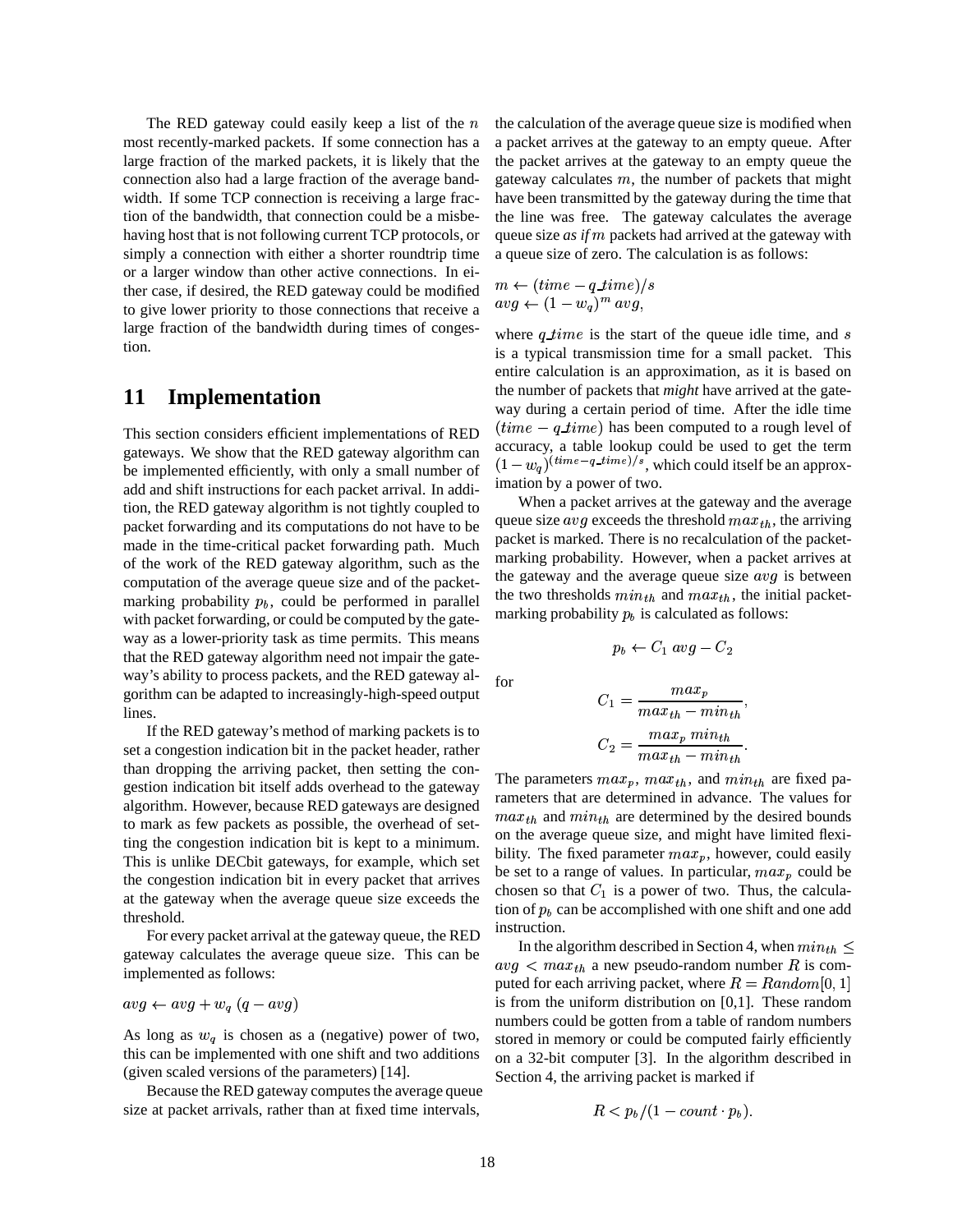If  $p<sub>b</sub>$  is approximated by a negative power of two, then this can be efficiently computed.

It is possible to implement the RED gateway algorithm to use a new random number only once for every marked packet, instead of using a new random number for every packet that arrives at the gateway when  $min_{th}$  <  $\omega$   $\leq$   $\max_{th}$ . As Section 7 explains, when the average queue size is constant the number of packet arrivals after a marked packet until the next packet is marked is a uniform random variable from  $\{1, 2, ..., |1/p_b|\}$ . Thus, if the average queue size was constant, then after each packet is marked the gateway could simply choose a value for the uniform random variable  $R = Random[0, 1]$ , and mark the *n*-th arriving packet if  $n \ge R/p_b$ . Because the average queue size changes over time, we recompute  $R/p_b$ each time that  $p_b$  is recomputed. If  $p_b$  is approximated by a negative power of two, then this can be computed using a shift instruction instead of a divide instruction.

Figure 17 gives the pseudocode for an efficient version of the RED gateway algorithm. This is just one suggestion for an efficient version of the RED gateway algorithm. The *most* efficient way to implement this algorithm depends, of course, on the gateway in question.

The memory requirements of the RED gateway algorithm are modest. Instead of keeping state for each active connection, the RED gateway requires a small number of fixed and variable parameters for each output line. This is not a burden on gateway memory.

## **12 Further work and conclusions**

Random Early Detection gateways are an effective mechanism for congestion avoidance at the gateway, in cooperation with network transport protocols. If RED gateways *drop* packets when the average queue size exceeds the maximum threshold, rather than simply setting a bit in packet headers, then RED gateways control the calculated average queue size. This action provides an upper bound on the average delay at the gateway.

The probability that the RED gateway chooses a particular connection to notify during congestion is roughly proportional to that connection's share of the bandwidth at the gateway. This approach avoids a bias against bursty traffic at the gateway. For RED gateways, the rate at which the gateway marks packets depends on the level of congestion, avoiding the global synchronization that results from many connections decreasing their windows at the same time. The RED gateway is a relatively simple gateway algorithm that could be implemented in current networks or in high-speed networks of the future. The RED gateway allows conscious design decisions to be made about the average queue size and the maximum queue size allowed at the gateway.

```
Initialization:
```

```
\omega q \leftarrow 0
```
 $count \leftarrow -1$ 

for each packet arrival:

```
calculate the new average queue size avg:if the queue is nonempty
          \left[ \begin{array}{c} avg \leftarrow avg + w_q \ (q - avg) \end{array} \right]
```

```
else using a table lookup:
         (1 - w_a)^{(time - q\_time) / s}
```

```
\blacksquare
```

```
if min_{th} \leq avg < max_{th}increment count
   p_b \leftarrow C_1 \cdot avg - C_2if count > 0 and count \geq Approx[R/p_b]
```

```
mark the arriving packet
count \leftarrow 0
```

```
if count = 0 (choosing random number)
   R \leftarrow Random[0,1]
```

```
else if max_{th} \leq avg
```

```
mark the arriving packet
```

```
count \leftarrow -1
```

```
else count \leftarrow -1when queue becomes empty
   q\_time \leftarrow time
```
#### **New variables:**

```
R\colon \; a random number
New fixed parameters:
   s: typical transmission time
```
Figure 17: Efficient algorithm for RED gateways.

There are many areas for further research on RED gateways. The foremost open question involves determining the optimum average queue size for maximizing throughput and minimizing delay for various network configurations. This question is heavily dependent of the characterization of the network traffic as well as on the physical characteristics of the network. Some work has been done in this area for other congestion avoidance algorithms [23], but there are still many open questions.

One area for further research concerns traffic dynamics with a mix of Drop Tail and RED gateways, as would result from partial deployment of RED gateways in the current internet. Another area for further research concerns the behavior of the RED gateway machinery with transport protocols other than TCP, including open- or closed-loop rate-based protocols.

As mentioned in Section 10, the list of packets marked by the RED gateway could be used by the gateway to identify connections that are receiving a large fraction of the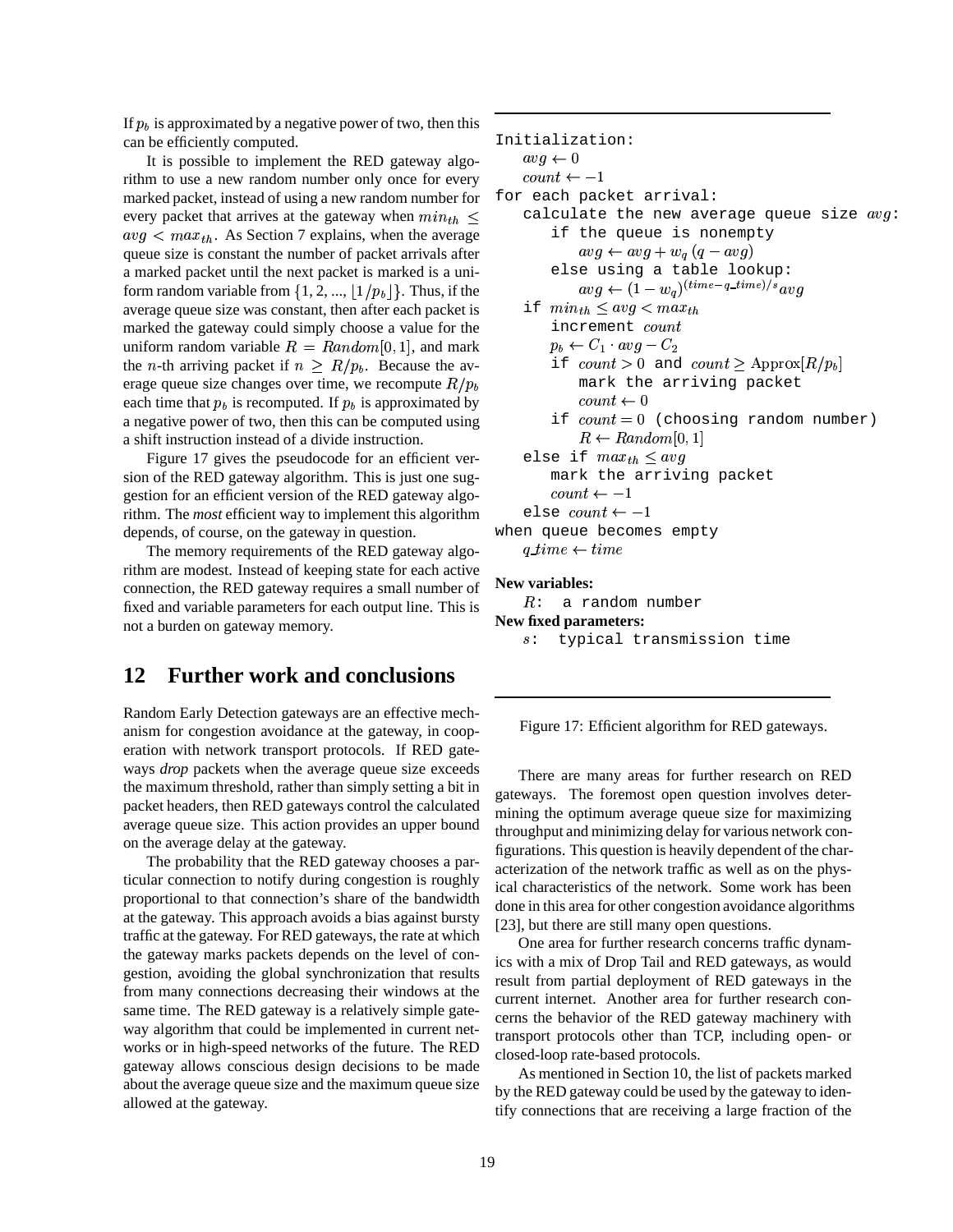bandwidth through the gateway. The gateway could use this information to give such connections lower priority at the gateway. We leave this as an area for further research.

We do not specify in this paper whether the queue size should be measured in bytes or in packets. For networks with a range of packet sizes at the congested gateway the difference can be significant. This includes networks with two-way traffic where the queue at the congested gateway contains large FTP packets, small TELNET packets, and small control packets. For a network where the time required to transmit a packet is proportional to the size of the packet, and the gateway queue is measured in bytes, the queue size reflects the delay in seconds for a packet arriving at the gateway.

The RED gateway is not constrained to provide strict FIFO service. For example, we have experimented with a version of RED gateways that provides priority service for short control packets, reducing problems with compressed ACKs.

By controlling the average queue size *before* the gateway queue overflows, RED gateways could be particularly useful in networks where it is undesirable to drop packets at the gateway. This would be the case, for example, in running TCP transport protocols over cell-based networks such as ATM. There are serious performance penalties for cell-based networks if a large number of cells are dropped at the gateway; in this case it is possible that many of the cells successfully transmitted belong to a packet in which *some* cell was dropped at a gateway [30]. By providing advance warning of incipient congestion, RED gateways can be useful in avoiding unnecessary packet or cell drops at the gateway.

The simulations in this paper use gateways where there is one output queue for each output line, as in most gateways in current networks. RED gateways could also be used in routers with resource management where different *classes* of traffic are treated differently and each class has its own queue [6]. For example, in a router where interactive (TELNET) traffic and bulk data (FTP) traffic are in separate classes with separate queues (in order to give priority to the interactive traffic), each class could have a separate Random Early Detection queue. The general issue of resource management at gateways will be addressed in future papers.

## **13 Acknowledgements**

We thank Allyn Romanow for discussions on RED gateways in ATM networks, and we thank Vern Paxson and the referees for helpful suggestions. This work could not have been done without Steven McCanne, who developed and maintained our simulator.

## **References**

- [1] Bacon, D,. Dupuy, A., Schwartz, J., and Yemimi, Y., "Nest: a Network Simulation and Prototyping Tool", *Proceedings of Winter 1988 USENIX Conference*, 1988, pp. 17-78.
- [2] Bala, K., Cidon, I., and Sohraby, K., "Congestion Control for High Speed Packet Switched Networks", INFOCOM '90, pp. 520-526, 1990.
- [3] Carta, D., "Two Fast Implementations of the 'Minimal Standard' Random Number Generator", Communications of the ACM, V.33 N.1, January 1990, pp. 87-88.
- [4] Clark, D.D., Shenker, S., and Zhang, L., "Supporting Real-Time Applications in an Integrated Services Packet Network: Architecture and Mechanism", SIGCOMM '92, August 1992, p. 14-26.
- [5] Floyd, S., *Connections with Multiple Congested Gateways in Packet-Switched Networks Part 1: One-way Traffic*, Computer Communication Review, V.21 N.5, October 1991, pp. 30-47.
- [6] Floyd, S., "Issues in Flexible Resource Management for Datagram Networks", Proceedings of the 3rd Workshop on Very High Speed Networks, March, 1992.
- [7] Floyd, S., and Jacobson, V., *On Traffic Phase Effects in Packet-Switched Gateways*, Internetworking: Research and Experience, V.3 N.3, September 1992, p.115-156.
- [8] Floyd, S., and Jacobson, V., *The Synchronization of Periodic Routing Messages*, to appear in SIG-COMM 93.
- [9] Hansen, *A Table of Series and Products*, Prentice Hall, Englewood Cliffs, NJ, 1975.
- [10] Harvey, A., Forecasting, structural time series models and the Kalman filter, Cambridge University Press, 1989.
- [11] Hashem, E., "Analysis of random drop for gateway congestion control", *Report LCS TR-465*, Laboratory for Computer Science, MIT, Cambridge, MA, 1989, p.103.
- [12] Hoeffding, W., *Probability Inequalities for Sums of Bounded Random Variables*, American Statistical Association Journal, Vol. 58, March 1963, p. 13- 30.
- [13] Hofri, M., Probabilistic Analysis of Algorithms, Springer-Verlag, 1987.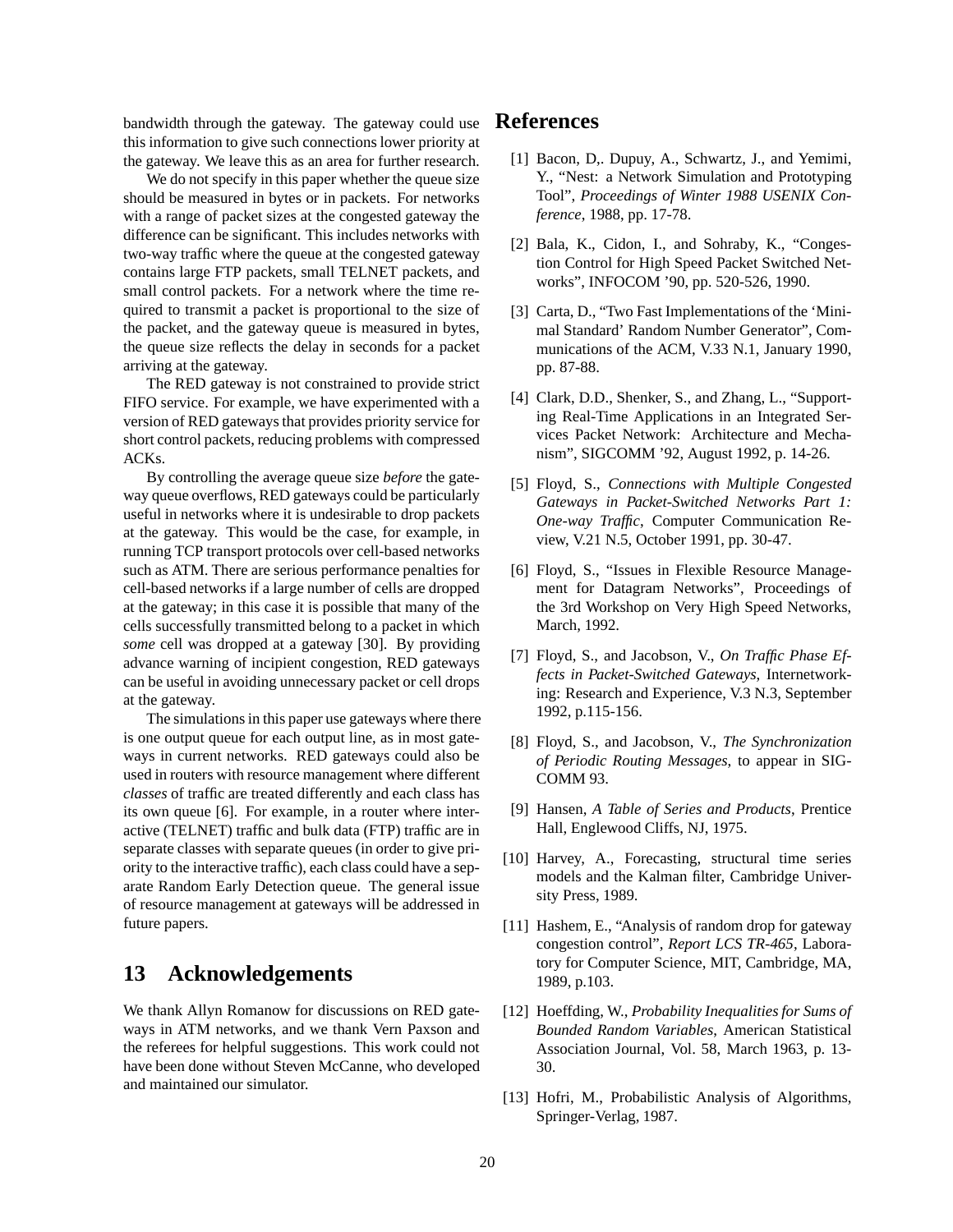- [14] Jacobson, V., *Congestion Avoidance and Control*, Proceedings of SIGCOMM '88, August 1988, pp. 314-329.
- [15] Jain, R., "A Delay-Based Approach for Congestion Avoidance in Interconnected Heterogeneous Computer Networks", Computer Communication Review, V.19 N.5, October 1989, pp. 56-71.
- [16] Jain, R., "Congestion Control in Computer Networks: Issues and Trends", IEEE Network, May 1990, pp. 24-30.
- [17] Jain, R., "Myths About Congestion Management in High-Speed Networks", Internetworking: Research and Experience, V.3 N.3, September 1992, pp. 101-114.
- [18] Jain, R., and Ramakrishnan, K.K., *Congestion Avoidance in Computer Networks with a Connectionless Network Layer: Concepts, Goals, and Methodology*, Proc. IEEE Comp. Networking Symp., Washington, D.C., April 1988, pp.134-143.
- [19] Keshav, S., "REAL: a Network Simulator", *Report 88/472*, Computer Science Department, University of California at Berkeley, Berkeley, California, 1988.
- [20] Keshav, S., "A Control-Theoretic Approach to Flow Control", Proceedings of SIGCOMM '91, September 1991, p.3-16.
- [21] Mankin, A. and Ramakrishnan, K. K., editors for the IETF Performance and Congestion Control Working Group, "Gateway congestion control survey", RFC 1254, August 1991, p.21.
- [22] Mishra, P., and Kanakia, H,. "A Hop by Hop Ratebased Congestion Control Scheme", Proceedings of SIGCOMM '92, August 1992, p.112-123.
- [23] Mitra, D. and Seery, J., *Dynamic Adaptive Windows for High Speed Data Networks: Theory and Simulations*, Proceedings of SIGCOMM '90, September 1990, p.30-40.
- [24] Mitra, D. and Seery, J., *Dynamic Adaptive Windows for High Speed Data Networks with Multiple Paths and Propagation Delays*, Proc. IEEE INFO-COM '91, pp. 2B.1.1-2B.1.10.
- [25] Pingali, S., Tipper, D., and Hammond, J., "The Performance of Adaptive Window Flow Controls in a Dynamic Load Environment", Proc. of IEEE Infocom '90, June 1990, pp. 55-62.
- [26] Postel, J., "Internet Control Message Protocol", RFC 792, September 1981.
- [27] Prue, W., and Postel, J., "Something a Host Could Do with Source Quench", RFC 1016, July 1987.
- [28] Ramakrishnan, K.K., Chiu, D., and Jain, R., "Congestion Avoidance in Computer Networks with a Connectionless Network Layer, Part IV: A Selective Binary Feedback Scheme for General Topologies", DEC-TR-510, November, 1987.
- [29] Ramakrishnan, K.K., and Jain, Raj, "A Binary Feedback Scheme for Congestion Avoidance in Computer Networks", ACM Transactions on Computer Systems, V. 8, N. 2, pp. 158-181, 1990.
- [30] Romanow, A., "Some Performance Results for TCP over ATM with Congestion", to appear in Second IEEE Workshop on Architecture and Implementation of High Performance Communications Subsystems (HPCS 93), Williamsburg, VA, Sept. 1-3, 1993.
- [31] Sanghi, D., and Agrawala, A., "DTP: An Efficient Transport Protocol", University of Maryland tech report UMIACS-TR-91-133, October 1991.
- [32] Shenker, S., "Comments on the IETF performance and congestion control working group draft on gateway congestion control policies", unpublished, 1989.
- [33] Wang, Z., and Crowcroft, J., "A New Congestion Control Scheme: Slow Start and Search (Tri-S)", Computer Communication Review, V.21 N.1, January 1991, pp. 32-43.
- [34] Wang, Z., and Crowcroft, J., "Eliminating Periodic Packet Losses in the 4.3-Tahoe BSD TCP Congestion Control Algorithm", Computer Communication Review, V.22 N.2, April 1992, pp. 9-16.
- [35] Young, P., Recursive Estimation and Time-Series Analysis, Springer-Verlag, 1984, pp. 60-65.
- [36] Zhang, L., "A New Architecture for Packet Switching Network Protocols", MIT/LCS/TR-455, Laboratory for Computer Science, Massachusetts Institute of Technology, August 1989.
- [37] Zhang, L., and Clark, D., "Oscillating Behavior of Network Traffic: A Case Study Simulation", Internetworking: Research and Experience, Vol. 1, 1990, pp. 101-112.
- [38] Zhang, L., Shenker, S., and Clark, D., "Observations on the Dynamics of a Congestion Control Algorithm: The Effects of Two-Way Traffic", SIG-COMM '91, September 1991, pp. 133-148.